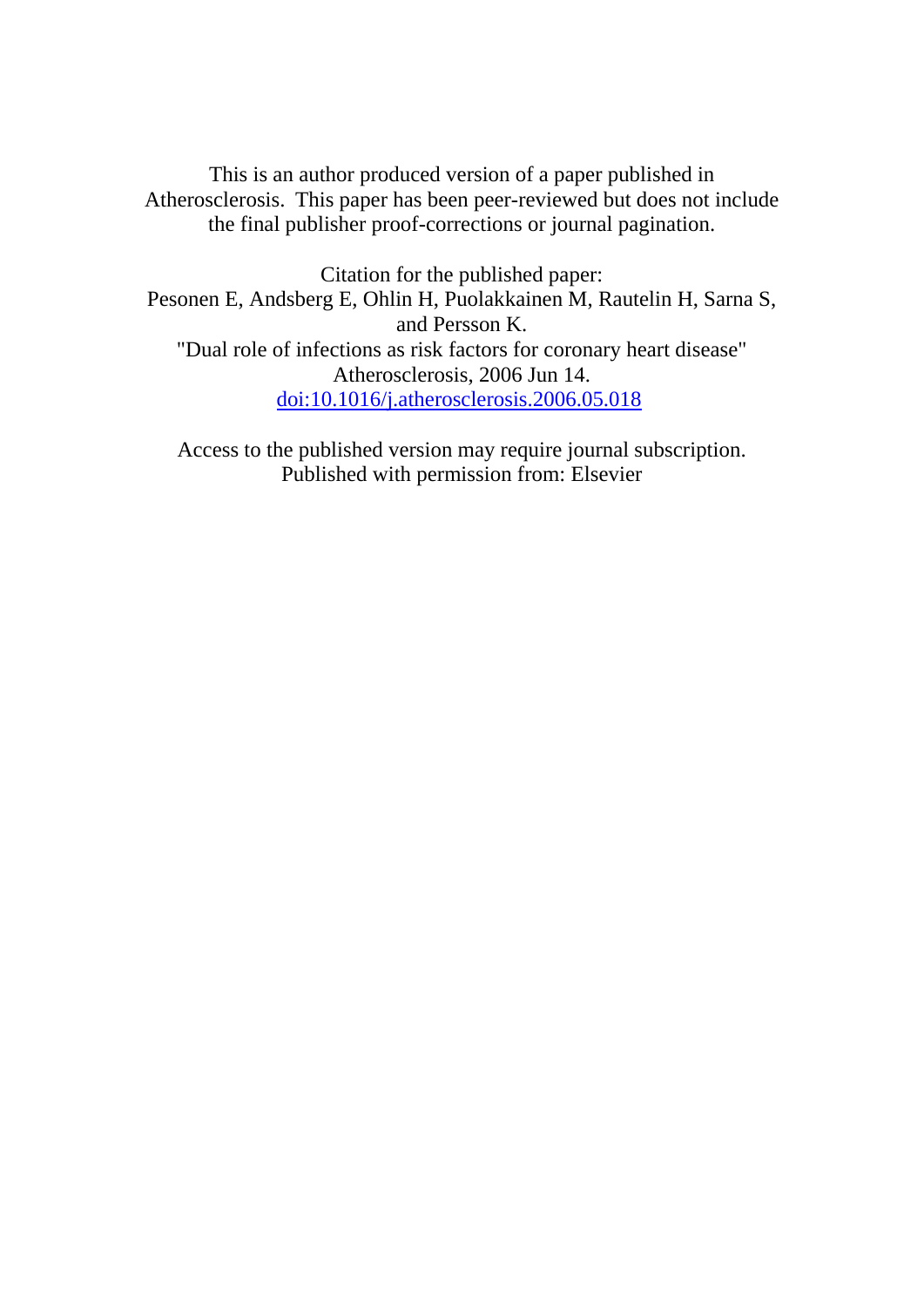Dual role of infections as risk factors for coronary heart disease. <sup>1</sup>Erkki Pesonen, MD, PhD, <sup>1</sup>Eva Andsberg, Med. Stud, <sup>2</sup>Hans Öhlin, MD, PhD, <sup>4</sup>Mirja Puolakkainen, MD, PhD, <sup>5</sup>Hilpi Rautelin, MD, PhD, <sup>6</sup>Seppo Sarna, D. Soc. SC, <sup>3</sup>Kenneth Persson, MD, PhD

<sup>1</sup>Pediatric Cardiology, <sup>2</sup>Cardiology and <sup>3</sup>Medical Microbiology, University Hospital of  $1, 2$ Lund and  $3$  Malmö, Sweden;  $4$ National Public Health Institute and <sup>6</sup>Department of Public Health, University of Helsinki, Finland; <sup>5</sup>Department of Bacteriology and Immunology, Haartman Institute and Huslab, Helsinki University Central Hospital Laboratory, University of Helsinki

Correspondence to:

Erkki Pesonen, M.D.

Pediatric Cardiology, Lund University Hospital

SE-22185 Lund, Sweden

Tel: +46 46 178 280

Fax: +46 46 177 051

E-mail: erkki.pesonen@skane.se

Institutional affliations: Erkki Pesonen, professor in Pediatric

Cardiology; Eva Andsberg, medical student; Hans Öhlin,

specialist in Cardiology; Mirja Puolakkainen, Hilpi Rautelin and

Kenneth Persson, specialists in Microbiology; Seppo Sarna,

professor in Biometrics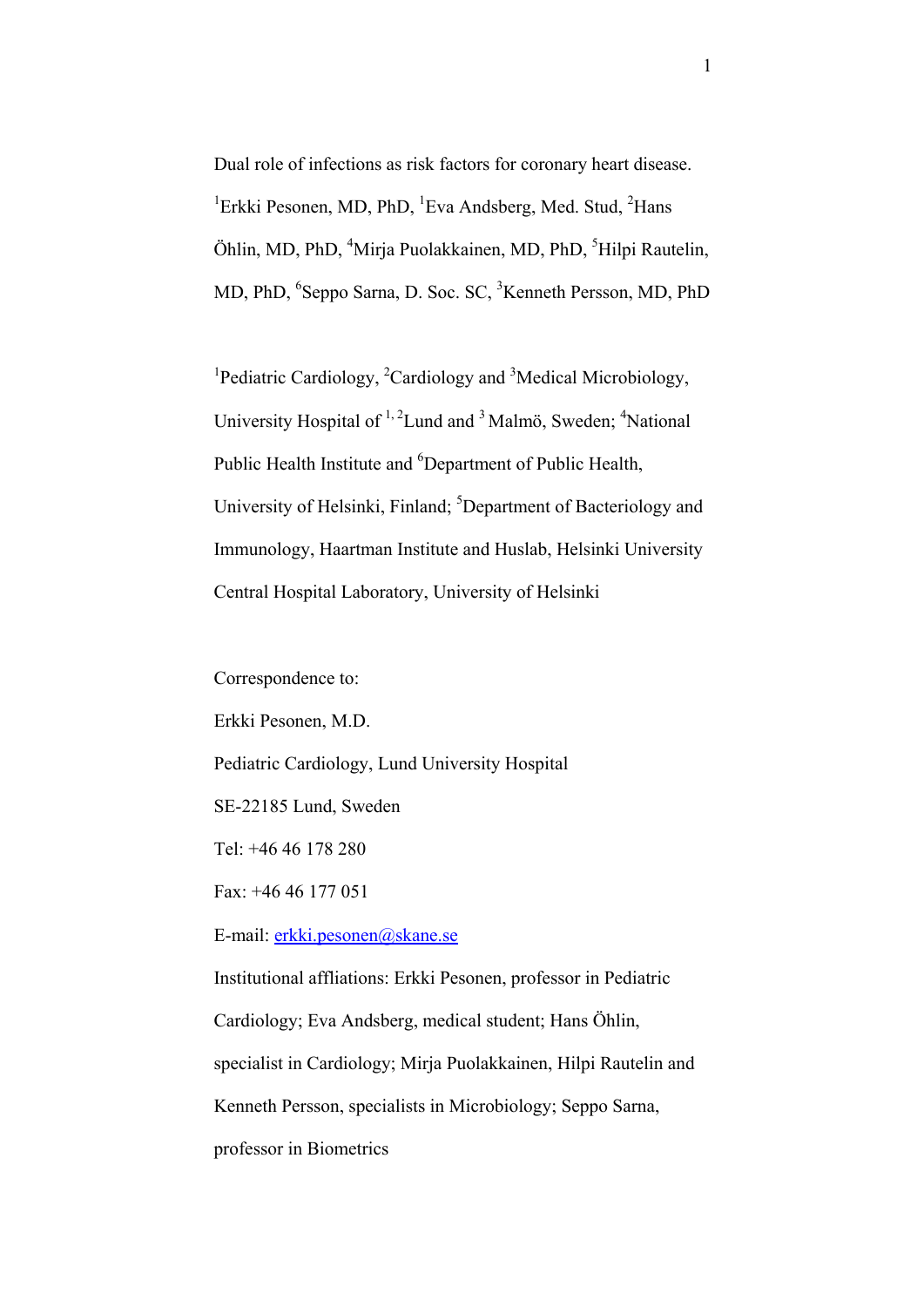#### Abstract

Aims. The aim of the study was to explore whether exposure to microbial agents determines the prevalence of acute coronary events.

Methods and results. Patients with unstable angina pectoris and myocardial infarction (N=335) and their paired controls were investigated. The subjects answered a questionnaire about their childhood contagious diseases: varicella, scarlet fever, measles, rubella, mononucleosis and mumps. Blood samples were taken for bacterial and viral serology. The odds ratio for CHD was highest in the upper quartile of the enterovirus (EV), herpes simplex virus (HSV) and *Chlamydia pneumoniae* HSP 60 IgG antibody titers (1.86, p=0.001, 1.57, p<0.048 and 1.70, p=0.016 respectively). The antibody titers increased cumulatively the risk for CHD (odds ratios 1.89, 2.24, 3.92 and p-values <0.001, 0.001 and 0.047). Childhood contagious diseases (n=6) had a protecting effect against CHD (odds ratio 0.86, p=0.013). The risk for acute coronary events decreased significantly with increasing number of childhood contagious diseases (p=0.007).

Conclusions. Infections have a dual role in the genesis of CHD. EV, HSV and *Chlamydia pneumoniae* heat shock protein 60 IgG antibodies are associated with increased risk for CHD. Protection from infections usually suffered during the childhood before the era of MMR vaccination may predispose the individual to CHD.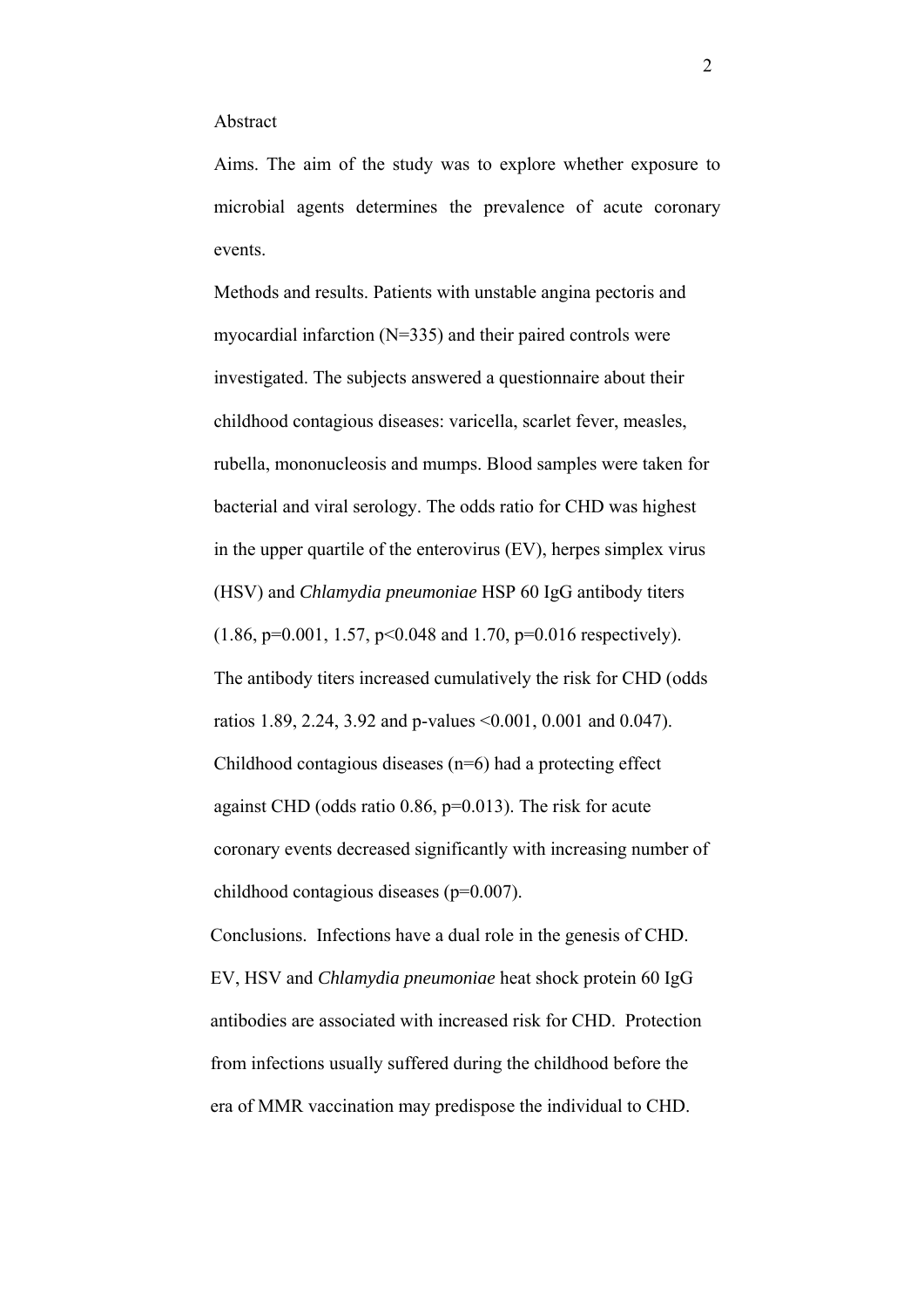#### Keywords

Enterovirus – herpes simplex virus - *Chlamydia pneumoniae* heat shock protein 60 - infection burden – hygiene hypothesis

#### Introduction

Coronary heart disease (CHD) is considered as an inflammatory disease. There is evidence that the disease might have its roots already in childhood [1]. Traditional risk factors such as smoking, diabetes, hypercholesterolemia and hypertension are not sufficient to explain the high incidence of CHD in the western world [2,3]. Infections might play etiological role in CHD. However, exposure to infections in childhood might be necessary for development of normal immunological defense mechanisms as suggested in hygiene hypothesis.

There is earlier evidence that chronic or repeated enterovirus (EV) infections are associated with increased risk for myocardial infarction. High titers against EV common antigen in sera of men without evidence of heart disease taken years before the coronary attack have been reported in two large population studies [4,5] but not confirmed in a third study of dyslipidemic men [6]. The time span between antibody measurements and the actual event was years.

The aim of the present study was to explore whether infections starting from childhood determine the prevalence of acute coronary syndromes.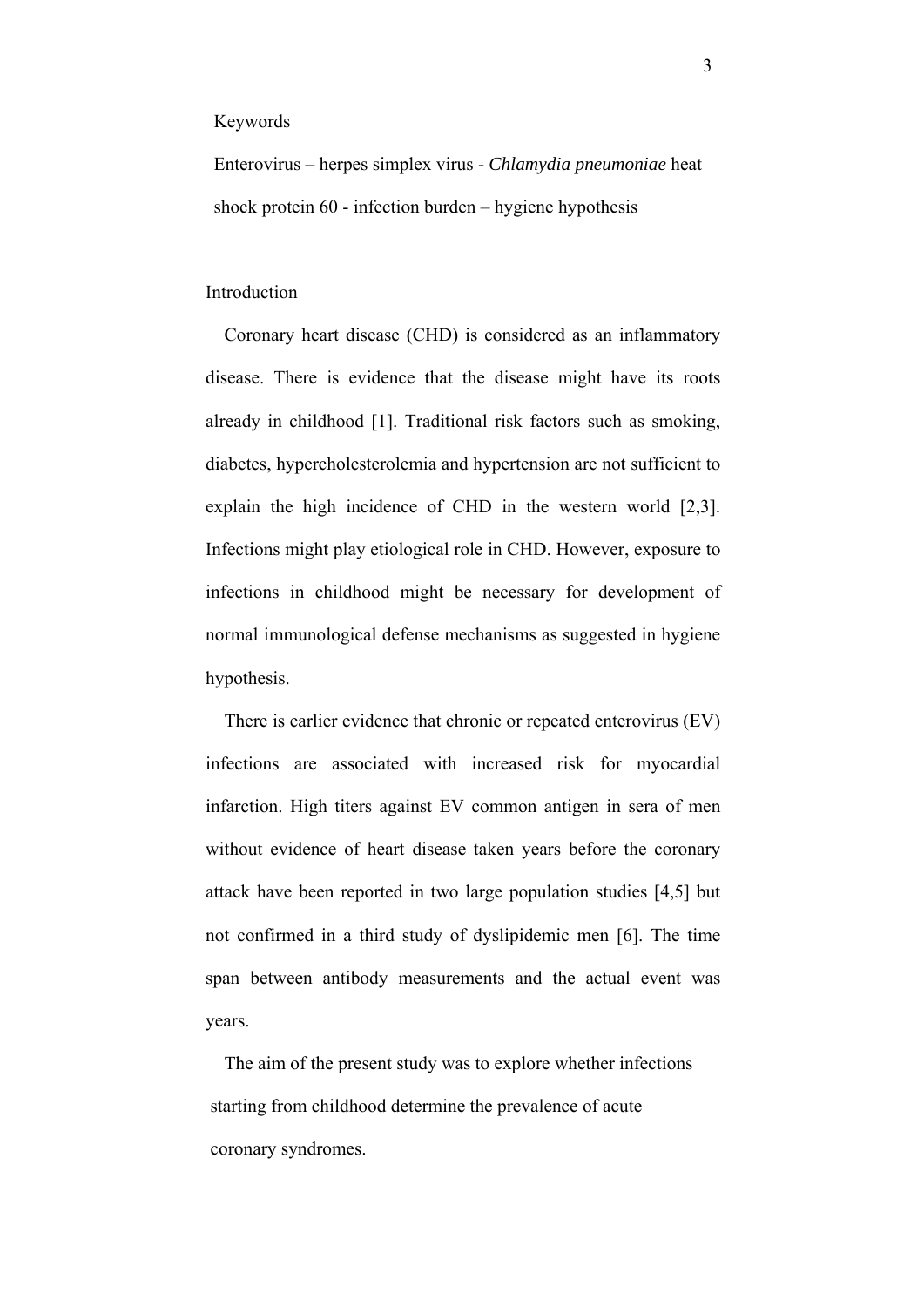Patients and methods

The study population consisted of 351 patients, 276 men and 75 women, admitted for acute myocardial infarction (AMI) or unstable angina pectoris to the heart intensive care unit, Lund University Hospital between March 1999 and April 2002. Inclusion criteria for patients were age < 80 years, no signs of cognitive intellectual disability as well as competence to apply to the research protocol. Of these patients 21 died before they could be interviewed. Of the invited patients 48 chose not to participate. After admission 12 patients were excluded from the study with following diagnoses: unspecified precordial pain in seven patients, atrial fibrillation, pericarditis, myocarditis, pulmonary embolism and aortic aneurysm. AMI was diagnosed in 238 patients. Of those 113 had a Q-wave infarction and 125 non- Q-vawe infarction. Unstable angina pectoris was diagnosed in 113 patients. An earlier MI had been diagnosed in 37 patients.

Control individuals were selected using the population register. There were 355 controls. They were chosen from the same area, usually from the same blocks and were matched with age  $\pm 2$ years, sex, and parish. In almost every case the control lived in the same block as the patient. Inclusion criteria were: no history of definite or suspected coronary heart disease or stroke, no operations or chemotherapy within the previous 4 weeks. A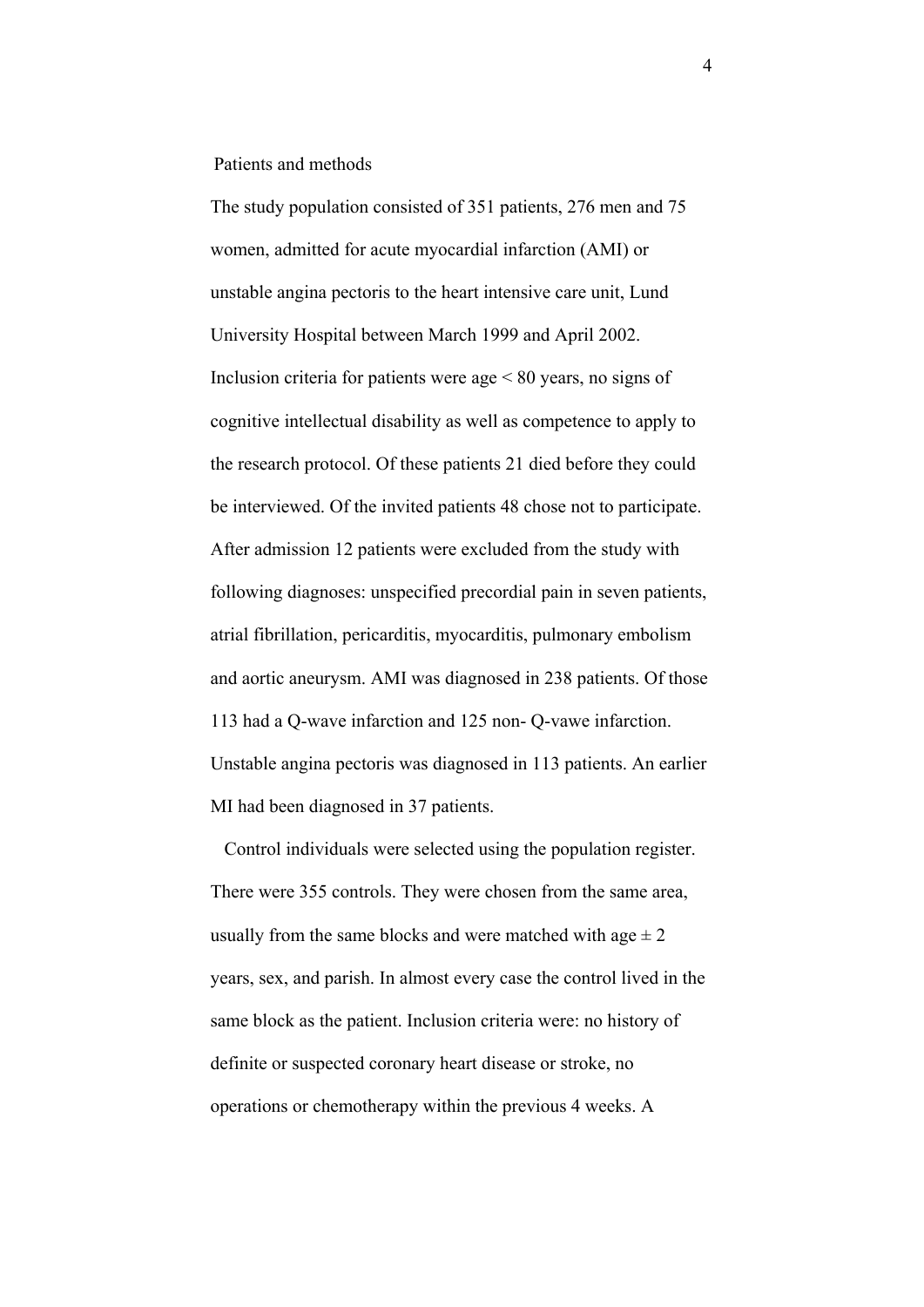positive history of angina was deemed to be present if chest pain in any location was related to exercise and relieved by rest.

A research nurse made a visit to the control person within 5 days. The controls received written information about the study and signed consent to participate. A questionnaire was filled in and 70 ml of blood was collected. The blood vials were put on ice and transferred to the central laboratory for centrifugation. The participants completed questionnaires on general background characteristics and demographic data including history of infections usually suffered during the childhood before the era of MMR vaccination, smoking, marital status, socio-economic data and the medical history of the family.

AMI was diagnosed if two of the following criteria were fulfilled: ST-elevations followed by T-wave inversion or new Qwaves in the ECG, typical chest-pain with a duration of >20 min, an increase of CKMB to more than twice the upper limit of the normal value. Unstable angina was diagnosed in patients with continuous ischemic chest pain and transient or persistent STsegment depression (>1mm) or T-Wave inversion (>1mm) and/or elevation of CKMB  $(>10)$ /Troponin T  $(>0.10)$ .

Blood samples for TnT and CK-MB samples were obtained on admission to the hospital and at 10 and 20 hours. Study samples from the patients were collected within 24 h after the diagnosis. Blood was collected for future use, seven tubes of serum without additives, and 3 tubes of EDTA plasma and one tube of citrate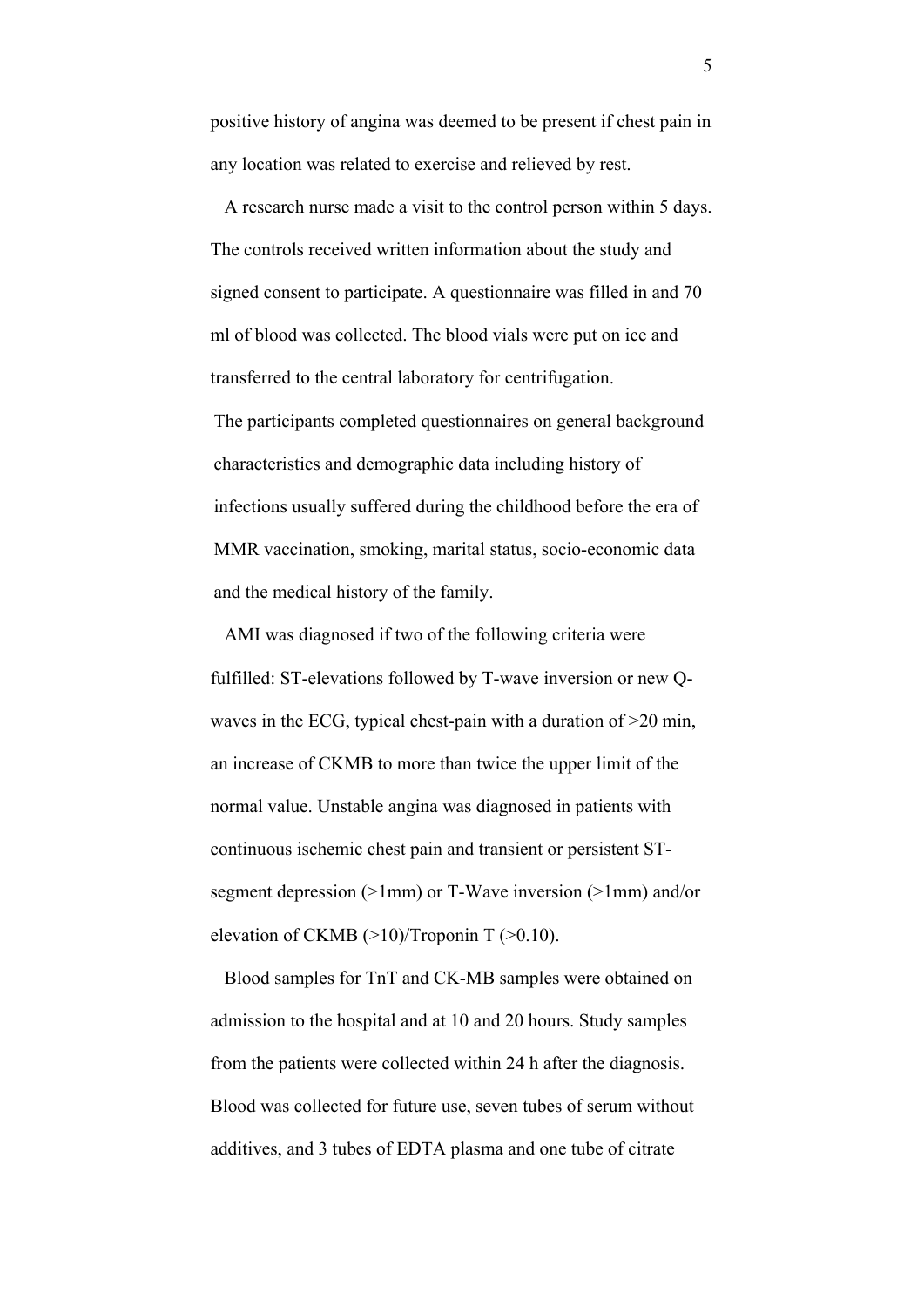plasma. The tubes were immediately placed in a refrigerator to be centrifuged 3,200 rpm for 10 minutes; next the plasmas were separated and immediately frozen and stored in aliquots at -70. "Buffy coat" fraction of the centrifugate was saved from 202 patient and controls. Serum total cholesterol and LDL-cholesterol concentrations were measured.

Bacterial serology included *C. pneumoniae* and *C. pneumoniae* heat shock protein 60 (*C. pneumoniae* HSP60) IgA and IgG as well as H. pylori IgA and IgG antibody titers. Viral serology included determination of cytomegalovirus, EV and herpes simplex virus (HSV) antibody titers.

*C. pneumoniae* antibodies were detected by microimmunofluorescence (MIF). Antigen was produced from type strains of *C. pneumoniae*, *C .psittaci* and *C. trachomatis* grown in embryonated eggs. Specific antibody reactivity to *C. pneumoniae* was determined. Antibody titers were obtained as reciprocal dilution steps.

IgG and IgA antibodies against the *C. pneumoniae* HSP60 were measured with EIA as described in detail elsewhere [7]. Briefly, microtiter plates were coated with a recombinant *C. pneumoniae* HSP60 protein produced in Bacillus subtilis [8] at a concentration of 5 µg/ml in PBS (pH 7.4) overnight at 37°C. After coating, the plates were incubated for 2 h at 37°C with duplicate samples diluted 1:50 for serum IgA and 1:200 for serum IgG. The plates were then incubated for 2 h at 37°C with alkaline phosphatase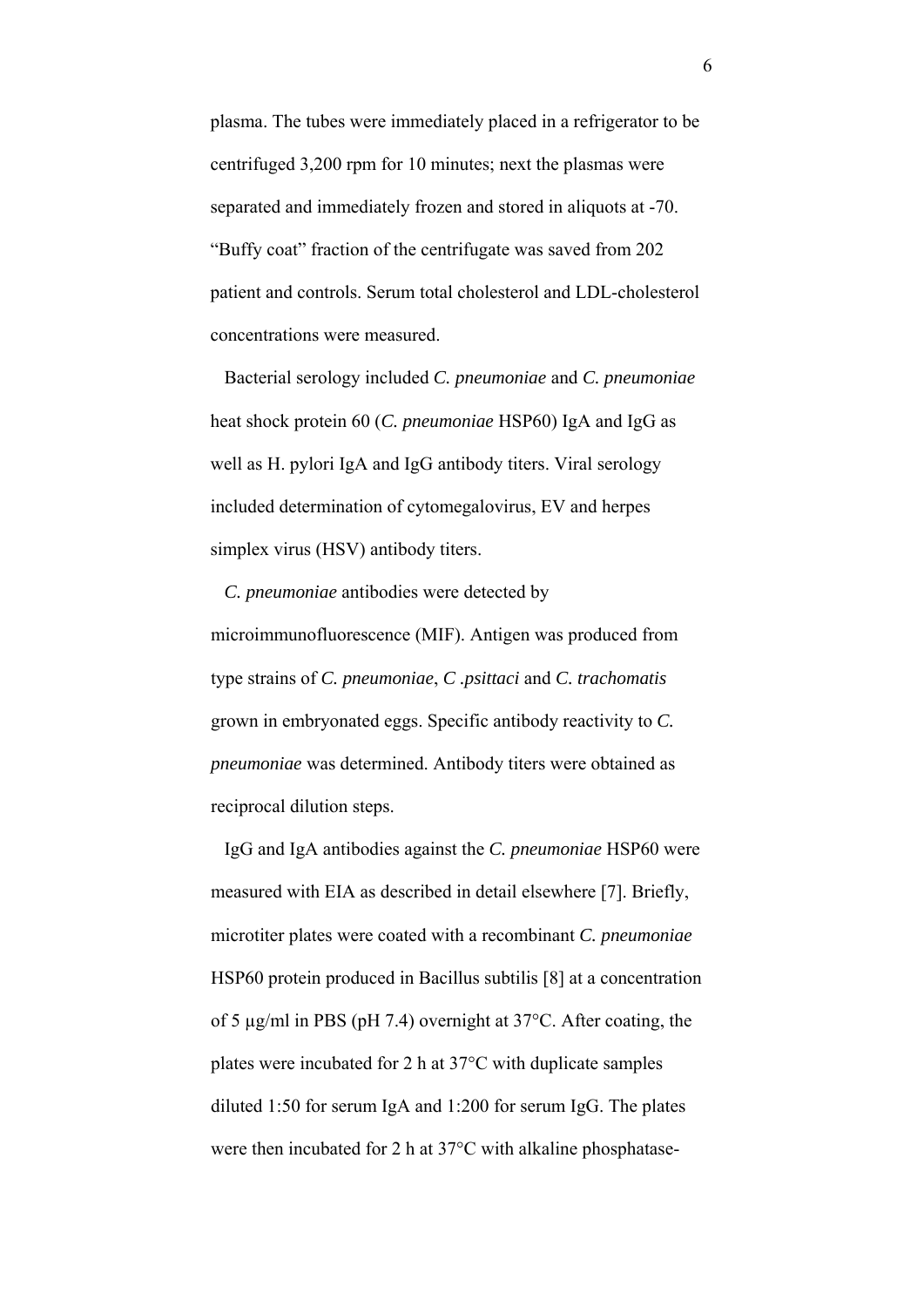conjugated anti-human IgA (Caltag Laboratories, Burlingame, Calif., USA) and anti-human IgG (Sigma, St. Louis, Mo., USA). Following a 30-min incubation at 37°C with a substrate solution containing 1 mg of p-nitrophenyl phosphate disodium in 1 ml of carbonate MgCl<sub>2</sub> buffer, absorbance was measured at 405 nm. The results were expressed as EIA units (EIU) by multiplying the optical densities by 100.

IgG and IgA antibodies to Helicobacter pylori (*H. pylori*) were analyzed from serum with an in-house enzyme immunoassay. The antigen used was an acid glycine extract from *H. pylori* strain NCTC 11637 [9]. The lower limits for the raised antibody titers were 700 for IgG and 70 for IgA antibodies.

Antibodies to cytomegalovirus (CMV), HSV and EV were measured by enzyme immunoassay (EIA). Strains of CMV (AD169), HSV (a local HSV-1 isolate) and EV (Coxsackie B2) were grown in appropriate cell cultures. The cultures were harvested when an extensive cytopathogenic effect was noted. Antigen was prepared after differential centrifugation and sonication. Positive and negative antigens were used for CMV and HSV. The coxsackie B2 antigen produced has broad reactivity and will detect an antibody response to different types of enterovirus. Positive and negative control sera were included in all test runs. Positive and negative control sera were included in all test runs. Results were expressed as the quotient between the observed optical density (OD value) in the test and the cut-off for a positive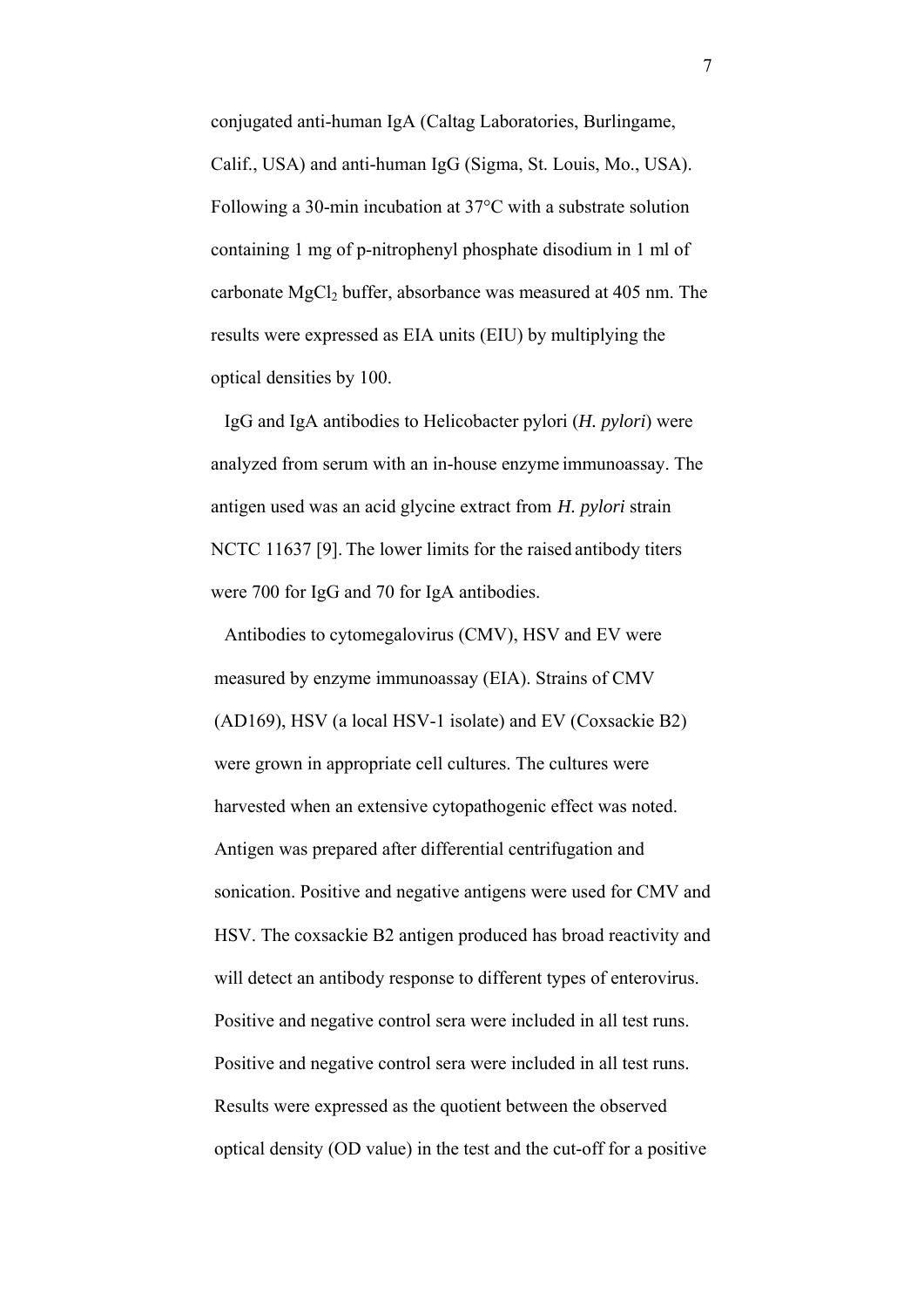result. A doubling of the quotient implies a titre change of half a  $10$ log step and a quadrupling one log step a tenfold increase in titre.

The Lund University Hospital ethical committee approved the study. A written informed consent for participation in the study was obtained from all subjects.

# Statistical methods

The group means of continuous variables were compared using one-way ANOVA. Chi-square test was used for categorical variables. The effect of viral infections on the risk of CHD was analyzed with logistic regression models. The goodness of fit of the models were evaluated using Hosmer-Lemeshow test. The results are expressed as odds ratios (OR), 95% confidence intervals and P values. Wald's test and trend test were used to evaluate the statistical significance of the coefficient of logistic models. A ratio of less than 1.0 indicates a beneficial effect, and is significant if the confidence interval's upper value is below 1.0. Two-sided p-values <0.05 were considered statistically significant. The data were analyzed using SPSS for windows software version 12.0 (SPSS Inc., Chicago, IL, USA).

## Results

The mean age of the patients was 63 years (32-82 years, median 64 years), 20% being 55 or younger and 30 % 70 or older. AMI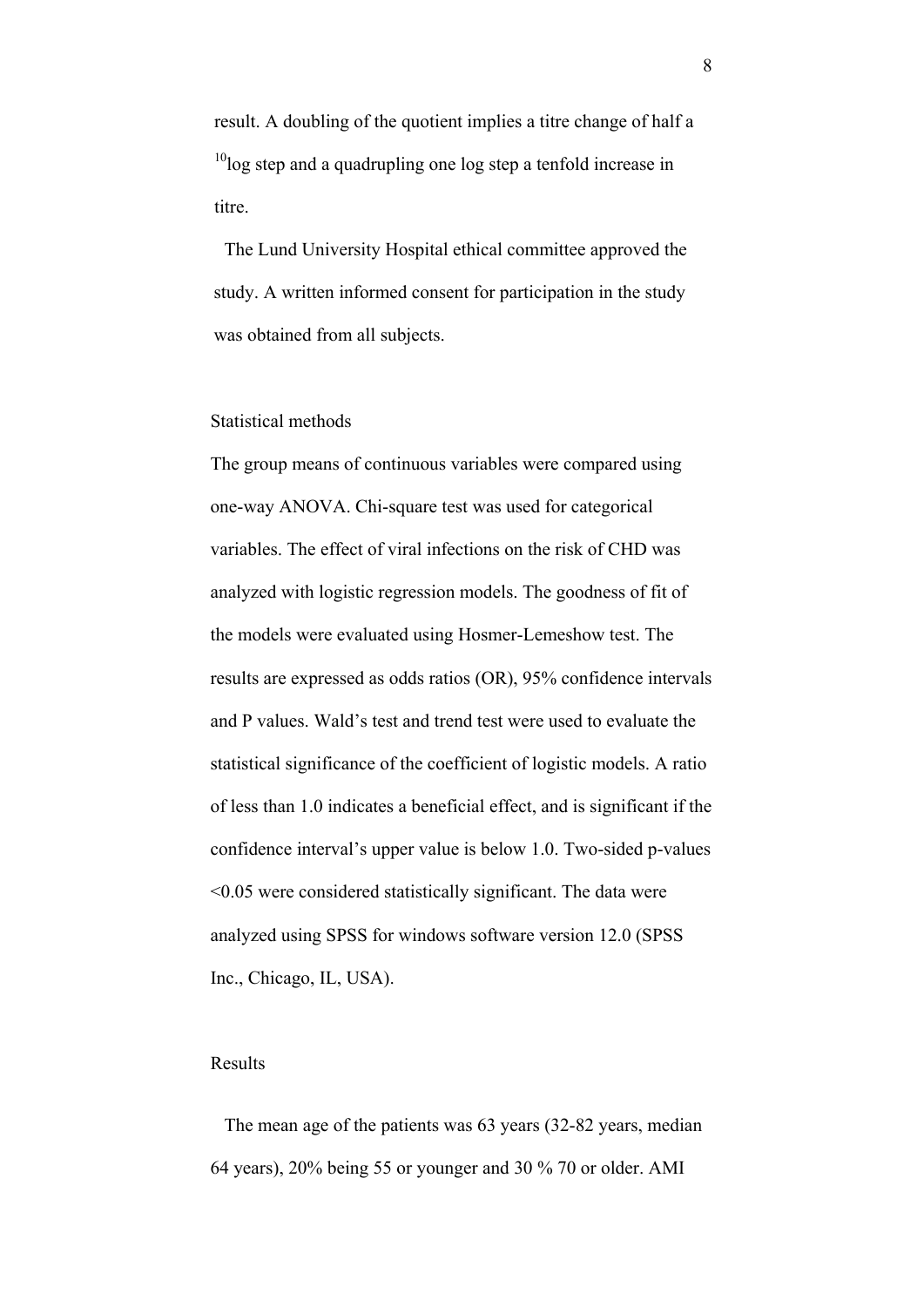was diagnosed in 238 patients and 113 had unstable angina pectoris. Serum total cholesterol was in controls 5.76 mmol/l and in patients (after infarction 4.22 mmol/l). LDL cholesterol values were 3.67 mmol/l and 2.41 mmol/l. An earlier AMI had been diagnosed in 49 of the 335 patients (15%). Patients had in 25 % and controls in 15% first-degree relatives with heart disease before 65 years of age ( $p<0.001$ ). Patients and controls smoked equally often, in 9 and 11 $\%$ .

## Infections during the childhood

The childhood contagious diseases (CCD) before the era of MMR vaccination were more frequent in the controls than in the patients. P-values for the difference between the controls and the patients was 0.032 for varicella, 0.054 for scarlet fever and 0.063 for measles (Table 1). The number of suffered CCD was related to the risk of a coronary event in a way that the odds ratio decreased with increasing number (from one to six) of CCD. The decrease of the risk ranged from 0.65 to 0.11 (Table 2). One additional infection had a protective effect of 14.3 % (odds ratio 0.857, p=0.007 for the trend.

#### Viral and bacterial antibody titers

The microbial antibody titers in controls and patients are presented in the table 3. Ex-smokers had higher antibody titers for C.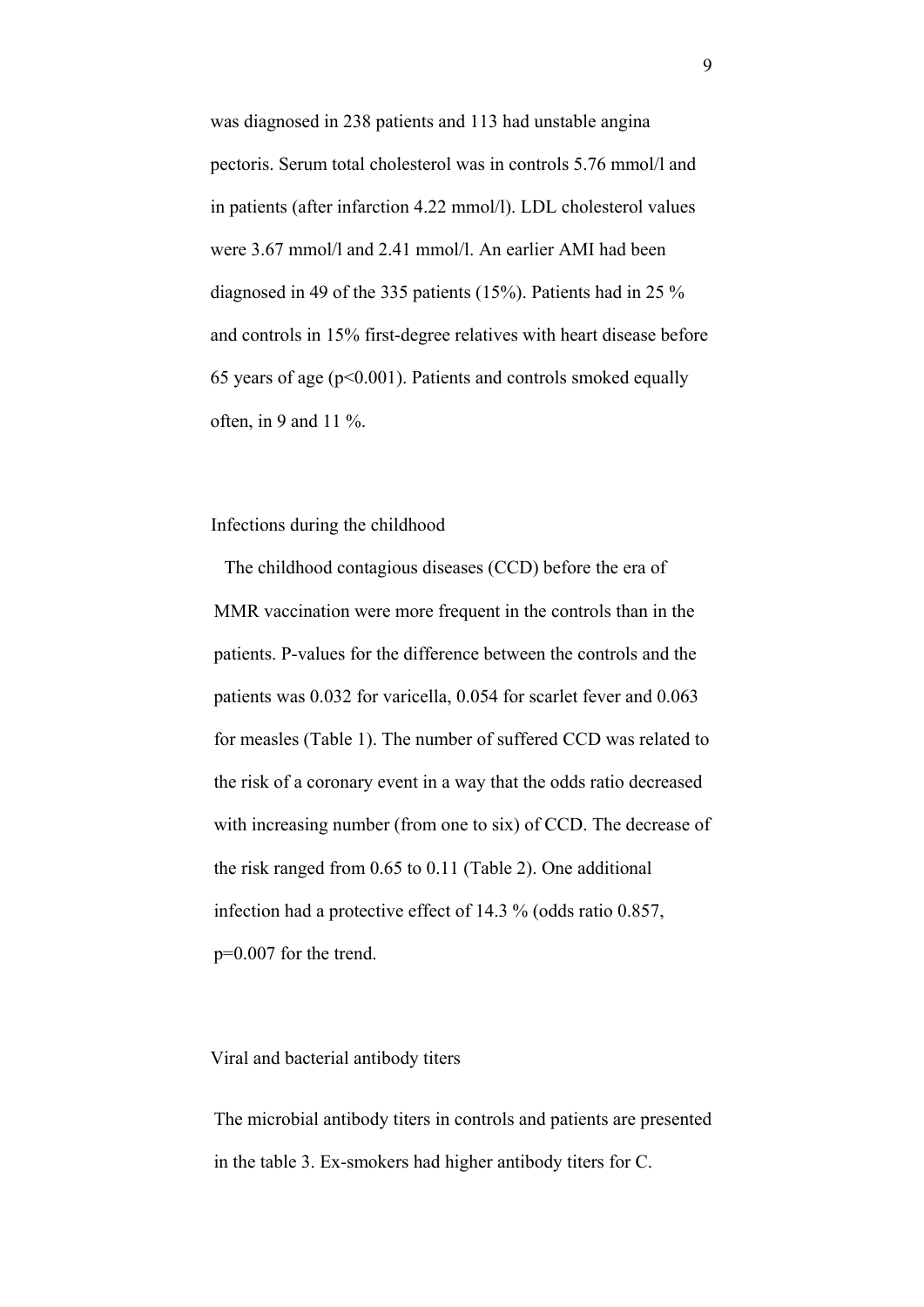*pneumoniae* IgG and IgA (p=0.012 and 0.002) but there was no correlation between any microbial antibody titers on hypercholesterolemia or marital status (married/unmarried). EV antibody titers had a trend to be higher in patients having had an earlier myocardial infarction than in other patients (1.59 and 1.53, p=0.102). Microbial titers were similar in the subjects whether or not the first-degree relatives had an infarction before getting 65 years.

Age and sex adjusted EV and HSV antibody titers were significantly higher in the patients than in the controls  $(p<0.001$ and 0.038). Odds ratio in the second, third and fourth EV antibody titer quartile was 0.98, 1.81 and 1.86. The significance of the difference between the fourth as compared to the first quartile was 0.005. The corresponding p-value comparing HSV antibody titer quartiles was 0.048. Also in highest *C. pneumoniae* HSP60 IgG titer quartile was the odds ratio significant (Table 5).

# Infection burden

EV, HSV and *C. pneumoniae* HSP60 IgG antibody titers increased cumulatively the risk for coronary event. The cumulative odds ratios were 1.89, 2.24 and 3.92 correspondingly (Table 4). The odds ratio was highest in the upper quartile of both the EV and HV antibody titers 2.16 (CI95%: 1.36-3.43) and 1.41 (CI95%: 0.82- 2.18, p= 0.149) respectively (Table 6). The number of childhood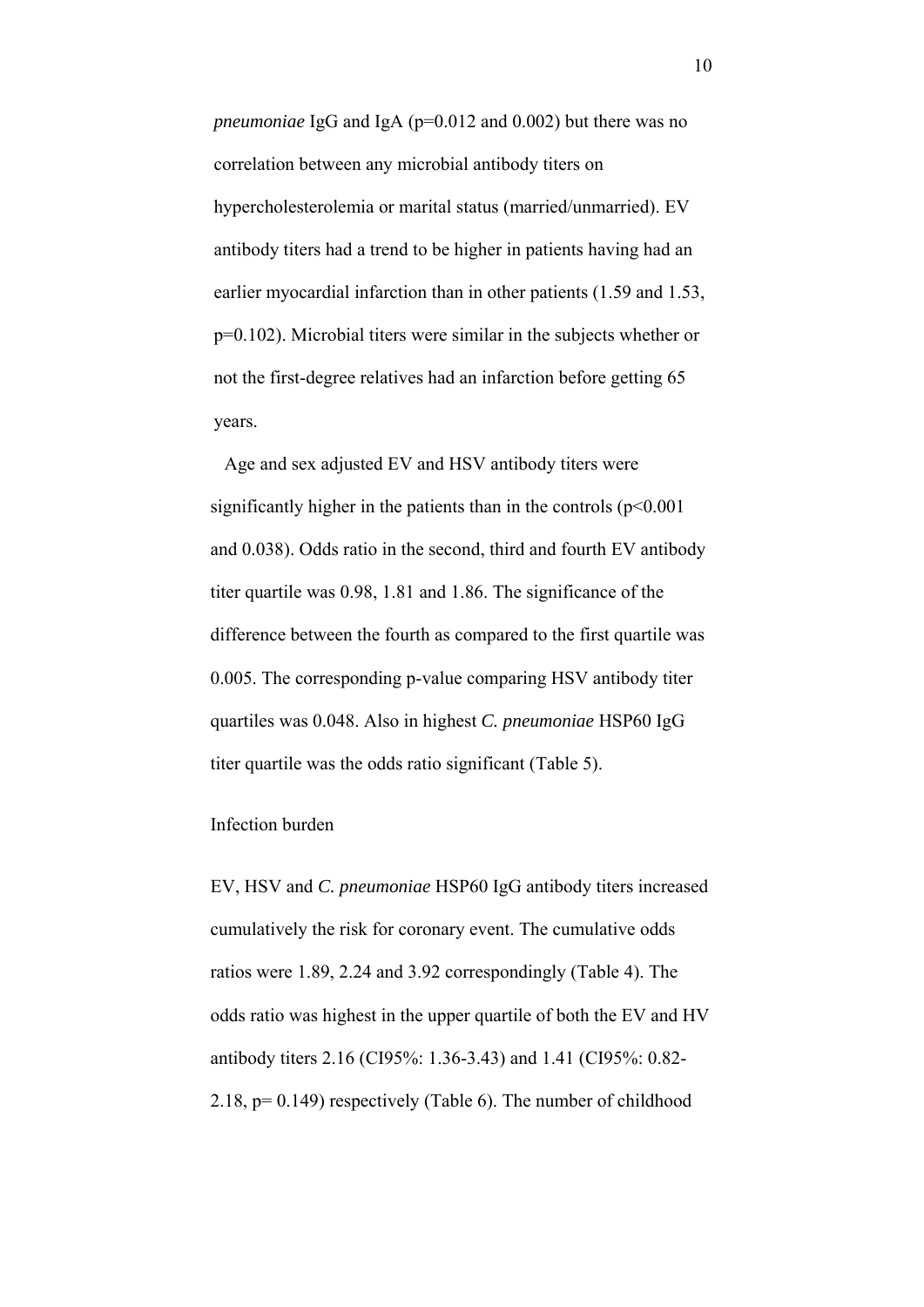infections (N=6) showed a negative correlation to coronary events the odds ratio being 0.89 (CI95%: 0.79-0.99, p=0.045).

## **Discussion**

EV titers were high whether the patients had had an earlier myocardial infarction or not. Actually there was a trend of the titers being higher in those with earlier infarction which is in contrast to the study of Reunanen et al [5]. The risk for coronary event was associated with high EV, HV and *C. pneumoniae* HSP60 titers and was even more pronounced if the antibody titers were high against multiple agents supporting the infection burden hypothesis. On the other hand the risk for acute coronary events decreased with increasing number of childhood contagious diseases.

#### Risk for CHD

Since the original studies of Saikku et al published in 1988 *C. pneumoniae* bacteria have been considered as the main vascular pathogens increasing the risk for CHD [10]. Also in our study *C. pneumoniae* HSP60 IgG antibody titers were elevated. The relative risk for MI seems to be increased during acute infections in general [11-13]. The observed antibody responses for microbes in our study may reflect acute but also reactivated latent or chronic infections. Their effect seems not to be mediated by the known risk factors such as hypertension and diabetes [5].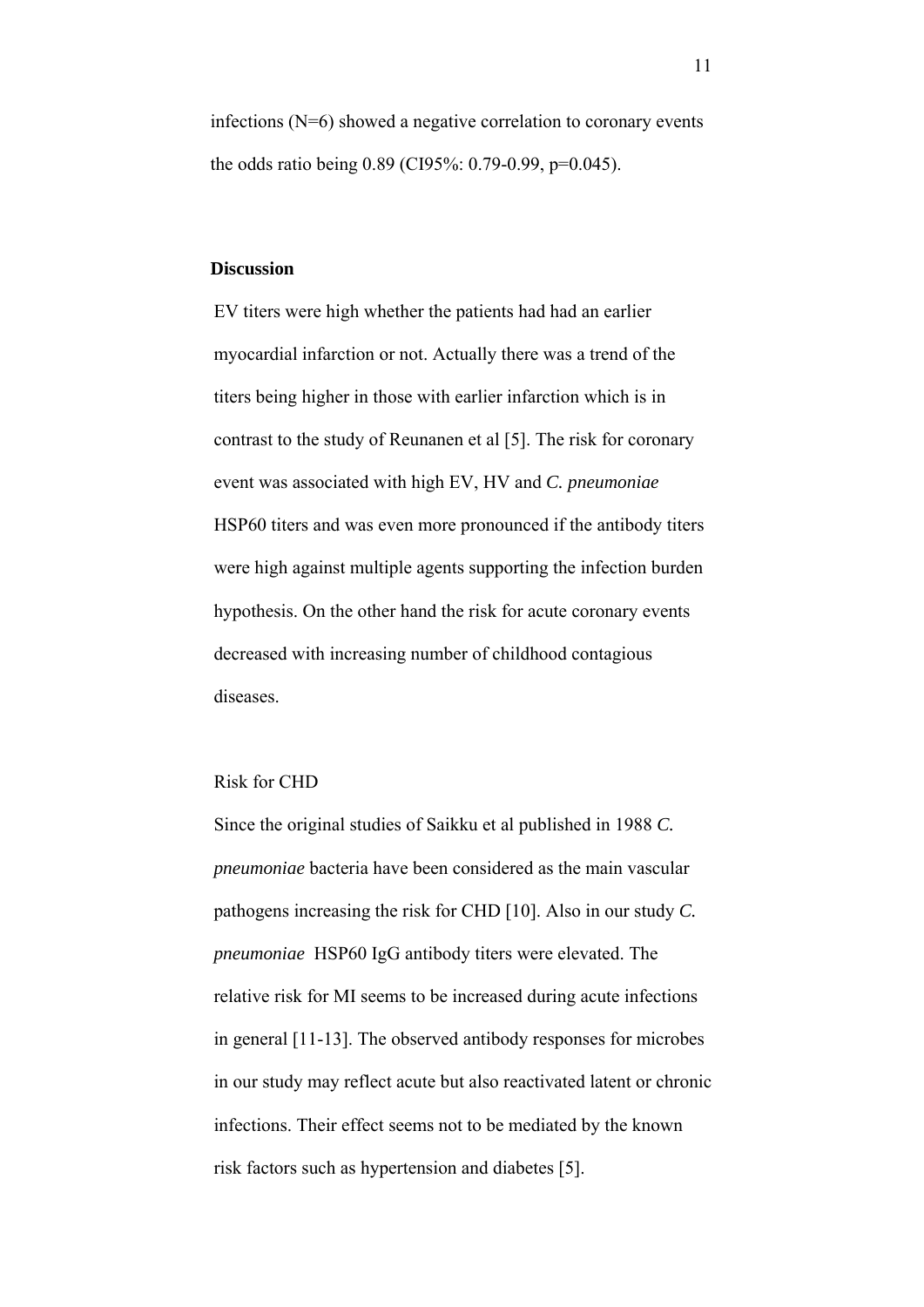It may well be, as earlier suggested, that a process that eventually leads to CHD is initiated in early life by multiple infections acquired in the childhood [1,14]. Infections and especially viral infections have been reported in children to associate with thickening of the intima of the coronary arteries [14] and thickening of the carotid arteries [15].

## Hygiene Hypothesis

Stimuli by infectious diseases or vaccinations during early life might be necessary for normal development of the immune response and to protect from CHD as earlier suggested for the development of allergic diseases and multiple sclerosis. The occurrence of childhood contagious diseases showed a negative correlation to acute coronary syndromes. Exposure or reexposure to infections can influence the developing immune system and might be necessary for normal development of immunological defense mechanisms.

Certain allergic diseases might also be prevented by exposure to infectious agents during early childhood. Measles infection seemed to protect against the development of atopy in African children [16] even if this could not be corroborated in further studies [17]. According to an explorative analysis of the literature the presence of indirect markers of infection associated with 20% protection for atopic dermatitis, 30% for allergic rhinitis and 40% for asthma [18]. Interestingly, allergic disorders have been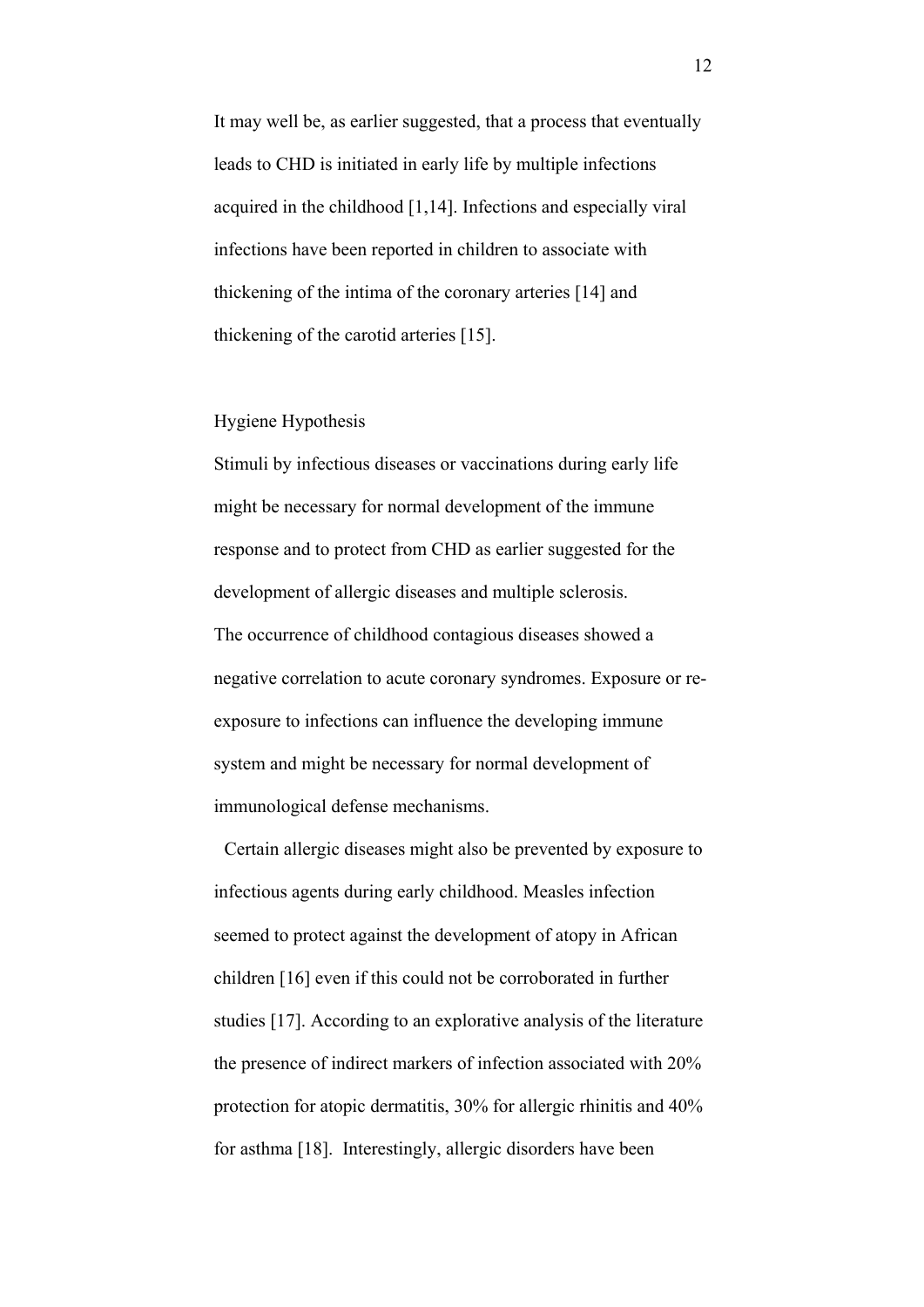reported to be associated with the development and progression of atherosclerosis [19].

A high contact exposure within the first 6 years of life with younger siblings less than two years of age in the same household was recently shown to be associated with a reduced risk and delayed onset of multiple sclerosis [20]. The number of siblings was used as a marker of infection load during early life. Higher infant contact in early life was associated with reduced EBV antibody titers and a reduced likelihood of infectious mononucleosis among healthy controls.

In contrast to childhood infections such as measles common viral respiratory infections in early childhood are reported not to confer protection from subsequent identical infections [21]. According to our study "the hygiene hypothesis" [18, 20] might also be relevant for explaining development of CHD. Improved hygiene in the early childhood might partially explain the rise of the greatest epidemic of the  $20<sup>th</sup>$  century, the coronary heart disease.

#### Healthy controls

In this study the controls were matched with respect to age, sex, living area, parish, season and epidemiological status in the community. The controls did not have a history of definite or suspected coronary heart disease or stroke. The fact that cases and controls in our study were neighbours adjusts for the socioeconomic status; one tends to live nearby people from one's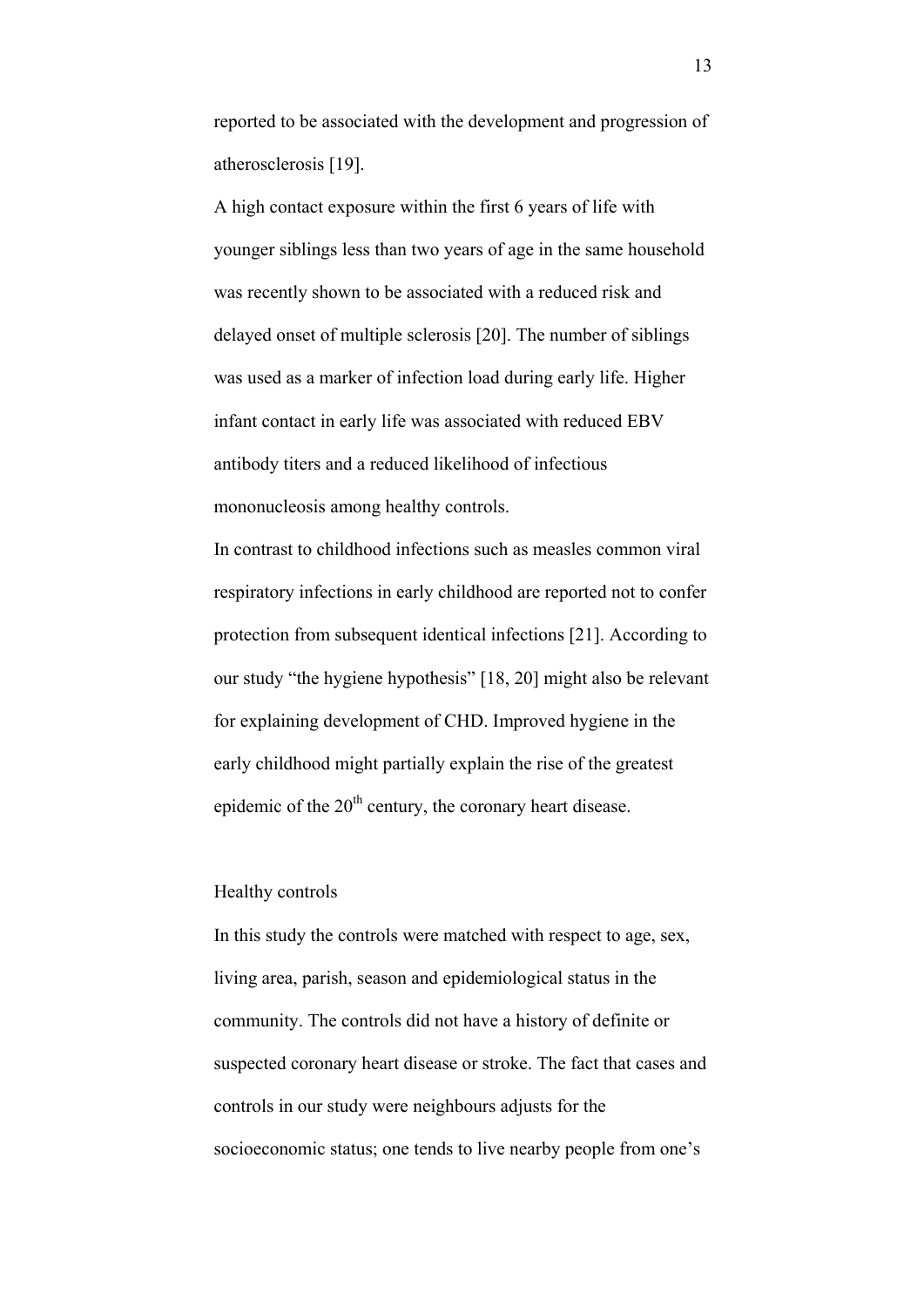own social class. Seasonal variation and epidemiological situation through their influence on the antibody titres do not affect the results because blood samples for antibody determinations from control subjects were taken within 5 days of the coronary event and blood collection from the matching patients. Smoking status was similar in cases and controls but family history of early CHD was more often positive in the patients.

# Mechanism of infection initiated CHD

Infectious pathogens initiate endothelial damage [22,24]. Acute infections worsen the endothelial cell function which might not have returned quite normal even after one year [25]. Endothelial cell function of diabetic children gets still worse after acute infections [24].

Functional/morphological damage during an acute infection is reflected as a decreased availability of NO, which limits the ability of the coronary arteries to dilate. This mechanism might be mediated by cytokines such as interleukin-6 [26] and tumor necrosis factor α [27,28]. Our recent experimental studies have shown a profound and diffuse impairment of endothelial function of coronary vascular bed during acute *C. pneumoniae* infection in piglets [23]. A brief exposure of veins to endotoxin has been shown to initiate endothelial stunning for 48 h [29]. The impaired dilatory function of coronary vessels might end up nearly a loss of dilatory mechanisms underlying coronary flow regulation. These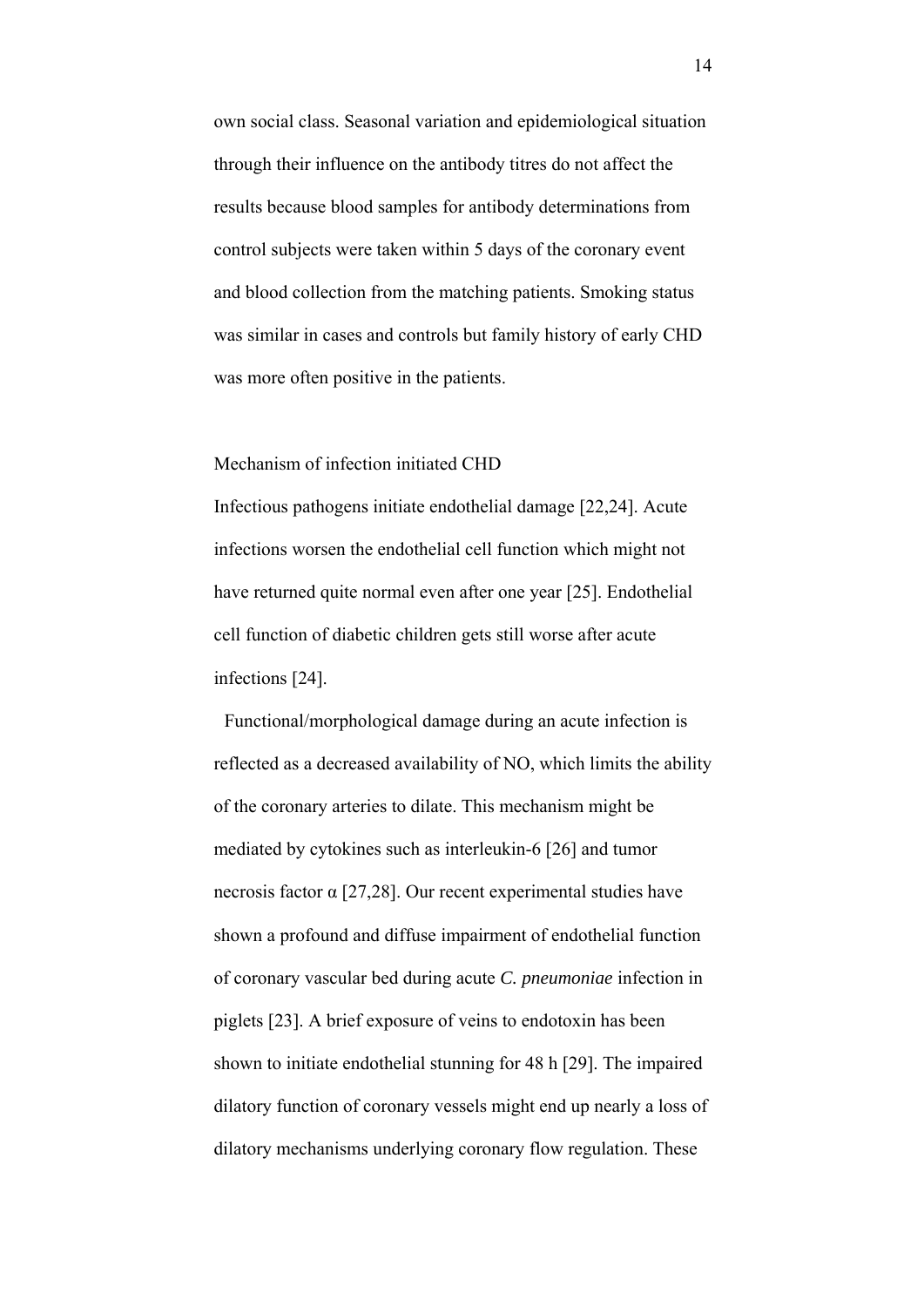mechanisms might be important especially in patients with unstable AP.

It is unclear whether elevated antibody titers to EV reflect an older, already passed infection or maybe a new or reactivated acute infection. In earlier studies EV [4,6] and HSV antibodies [6] were considered as a sign of frequent infections. EV and HSV exist latent in the tissues. These latent infections could be activated after the primary infection by a superinfection with an another agent [30]. Differences in host inflammatory response to infection comprise a potentially important factor modifying the inflammatory response of the host [31].

#### Pathogen burden

In this study three pathogens EV, HSV and C. *pneumoniae* had a positive correlation to the incidence of CHD. Pathogen burden with many infectious agents has been reported to increase additionally the risk of cardiovascular events [32,33,34]. A recent study found a positive correlation between the number of pathogens in CHD patients undergoing angiography and the impairment of coronary artery reactivity to acetylcholine, an endothelium-dependent vasodilator [35]. Our study supports the pathogen burden hypothesis.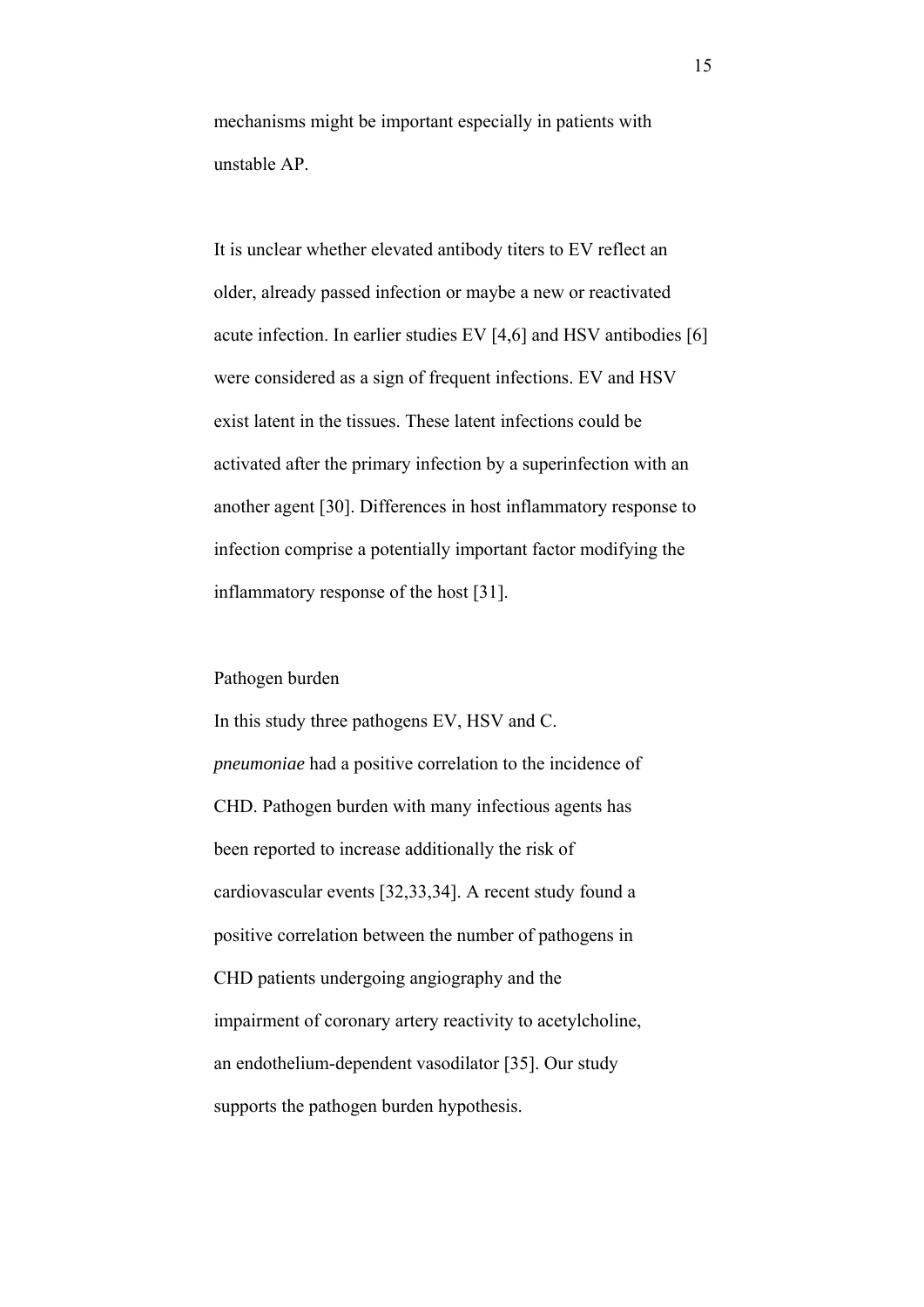Limitations of the study

The traditional risk factors such as hypertension, diabetes and hypercholesterolemia might have influence on the incidence of infections. However, in an earlier study there was no correlation of hypertension and diabetes on microbial titers [5]. This could be shown also in the patients in this study.

The frequency, duration and intensity of infections vary. The strength, the quantitative effect of infections could not be determined. The methods could not differentiate serological "scars" from responses due to recent infections. Subclinical infections may have remained undiagnosed even if they might have influenced on the pathogenesis of CHD. The final atherogenic potential of infections is dependent on combined influences of genetic [36], toxic and protecting factors.

### Conclusions

Our study supports the idea that EV, HSV and *C. pneumoniae* infections are pathogenetic factors for CHD and their pathogenic burden still increases the risk for CHD. Aberrant immune response according to the hygiene hypothesis might be a contributory factor. However, the evidence is still fragmentary.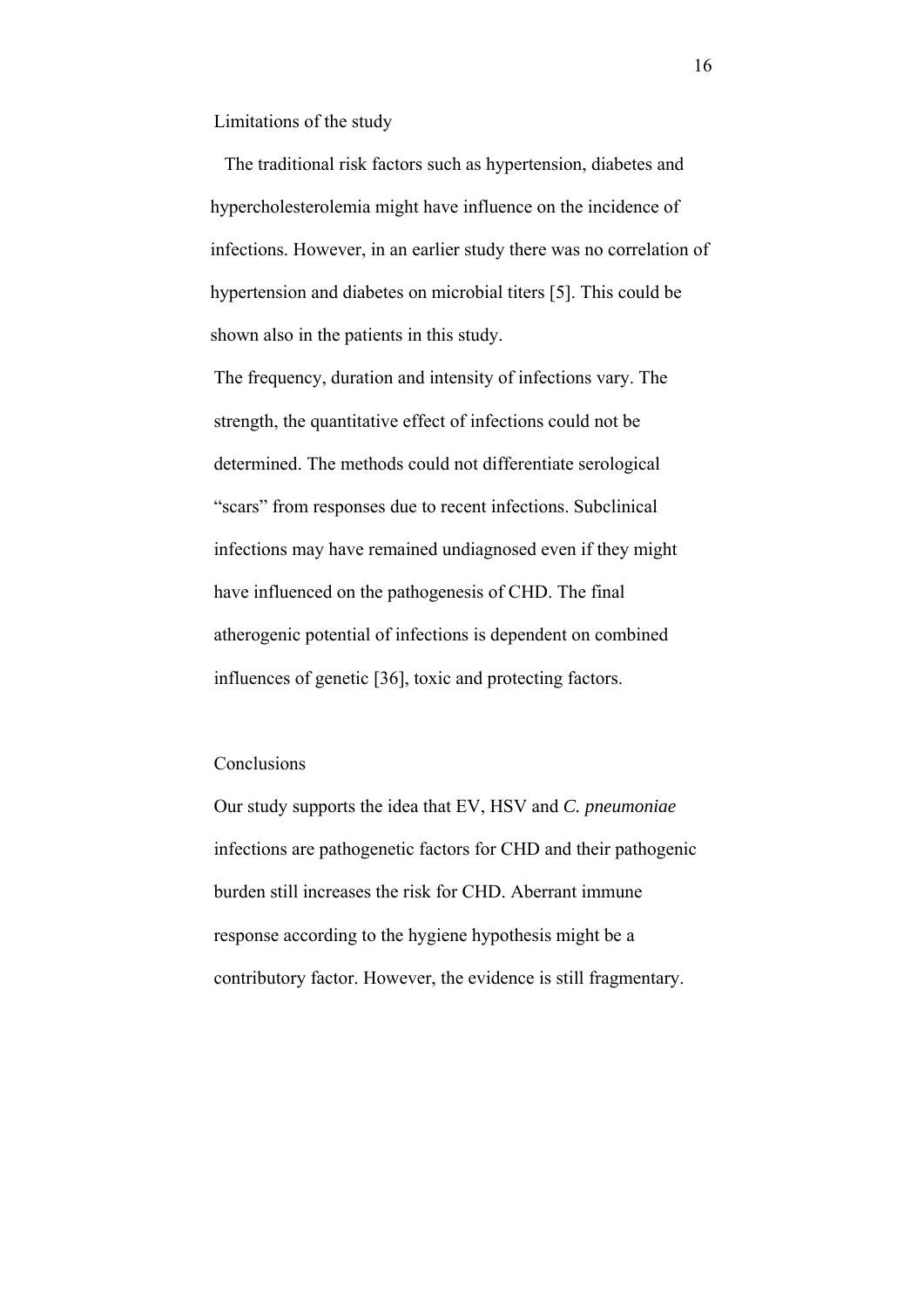# Acknowledgments

The authors wish to thank research nurses Laura Darcy and Annica Maxedius for their excellent job in interviewing the healthy control subjects, blood sampling, data collection and its registration. The study was supported by grants from Lund University and Lund University Hospital.

Conflict of Interest: none declared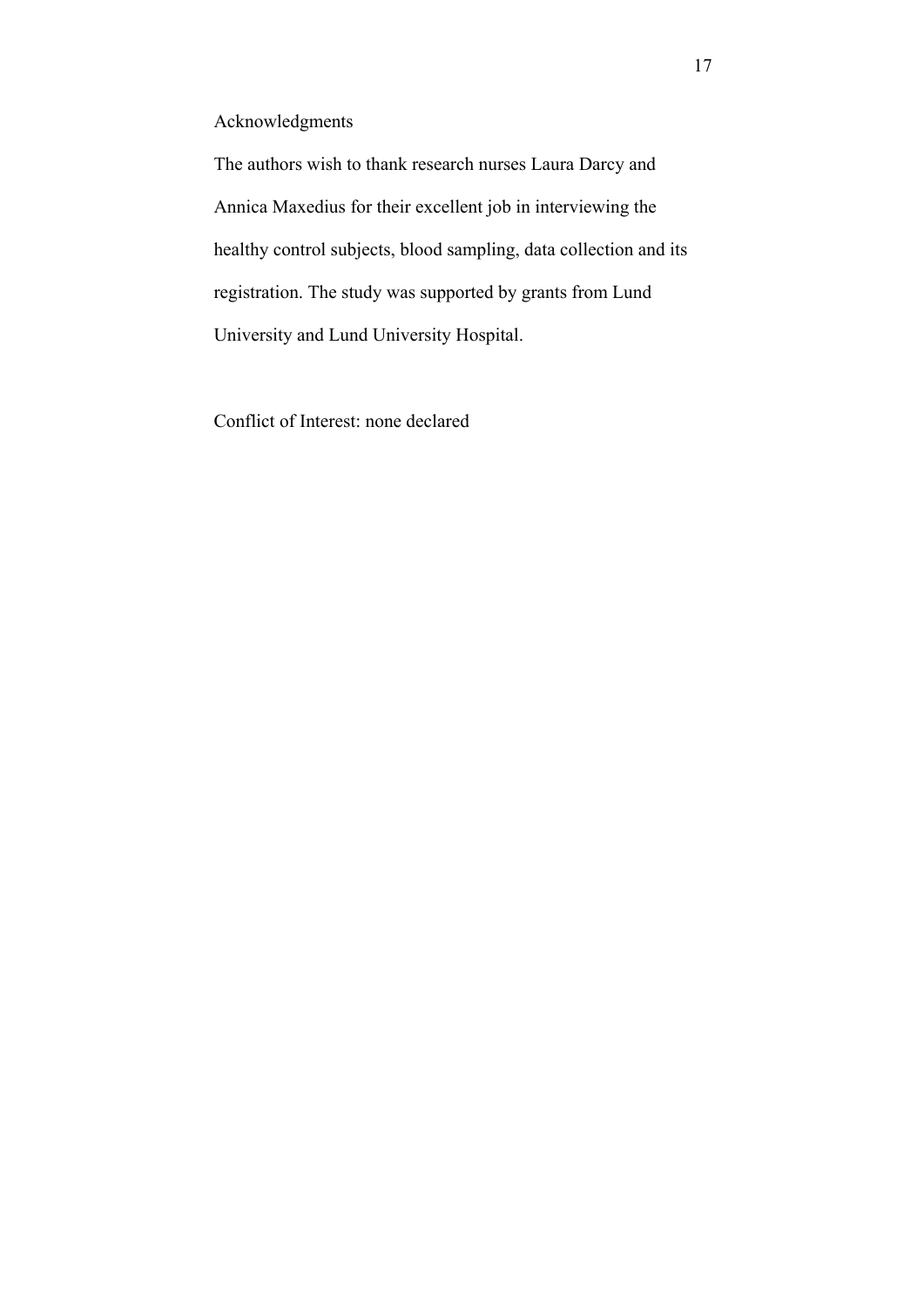Table 1. Protective effect for coronary event of the six ordinary contagious diseases usually suffered during the childhood before the MMR vaccination era. Age and sex adjusted odds ratios of infections for a coronary event. Logistic regression analysis.

| Infection.    | Number   | <i>Y</i> <sub>o</sub> positive | Odds  | p-value |
|---------------|----------|--------------------------------|-------|---------|
|               | $c/pt^*$ | in $c/pt^*$                    | ratio |         |
| varicella     | 258/216  | 79/72                          | 0.668 | 0.032   |
| scarlet fever | 88/62    | 27/21                          | 0.693 | 0.054   |
| measles       | 267/225  | 81/75                          | 0.698 | 0.063   |
| mumps         | 233/199  | 72/66                          | 0.755 | 0.105   |
| mononucleosis | 14/9     | 4/3                            | 0.670 | 0.361   |
| rubella       | 185/165  | 57/55                          | 0.914 | 0.581   |

\*c/pt=controls/patients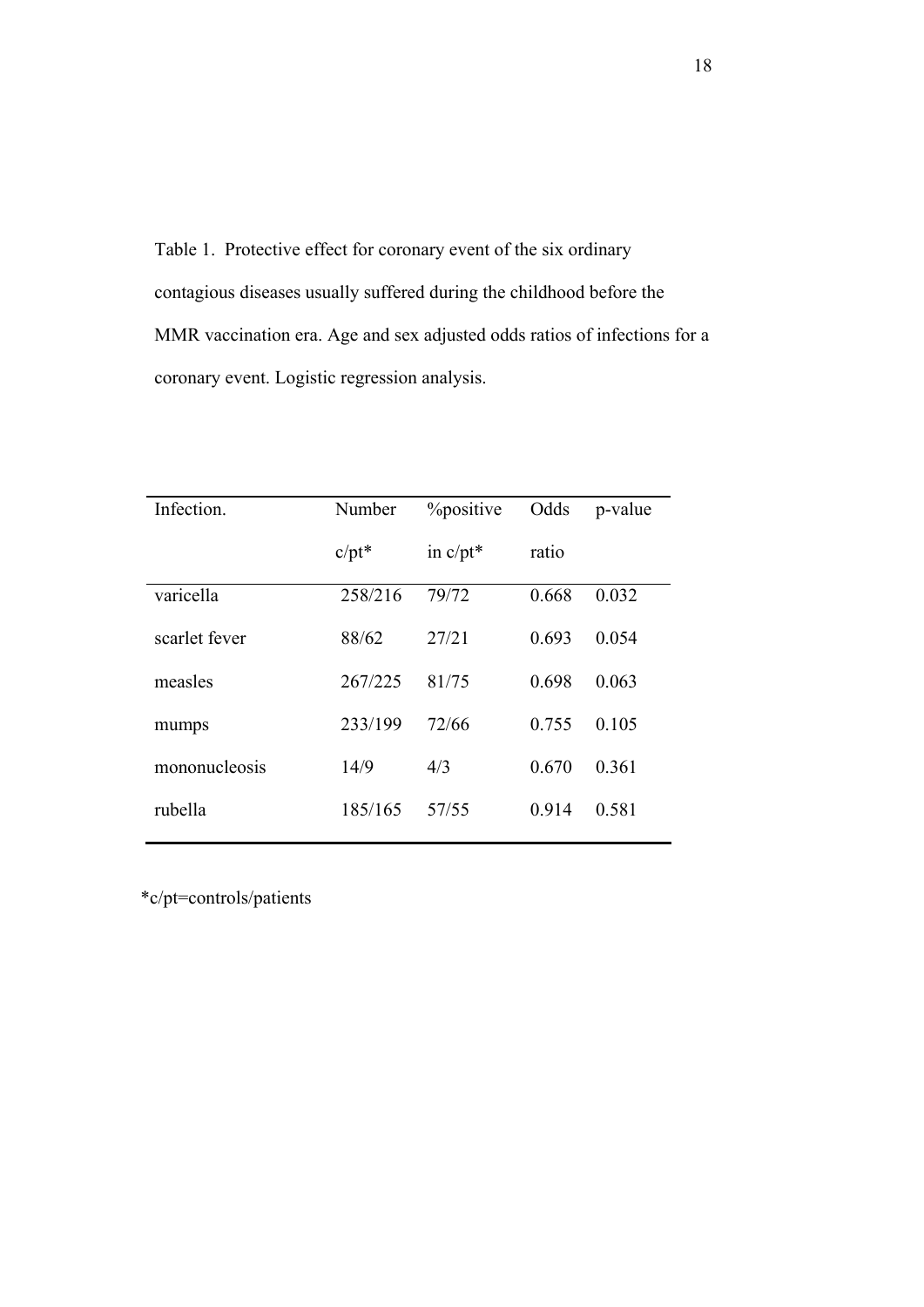Table 2. Age and sex adjusted odds ratios adjusted for a coronary event of increasing number of infections usually suffered during the childhood before the MMR vaccination era. One additional infection has a protective effect of 14.3 % (odds ratio 0.857, p=0.007 for the trend).

| Number of       |              |             | Subject Odds p-value |
|-----------------|--------------|-------------|----------------------|
| infections      | number ratio |             |                      |
|                 | $c/pt^*$     |             |                      |
| $0$ (reference) | 13/23        | 1           |                      |
| 1               | 33/38        | 0.653 0.311 |                      |
| 2               | 43/45        |             | 0.596 0.204          |
| 3               | 73/68        |             | 0.527 0.098          |
| $\overline{4}$  | 113/92       | 0.459 0.038 |                      |
| 5               | 44/34        |             | 0.458 0.044          |
| 6               | 5/1          |             | 0.112 0.057          |

\*c/pt=controls/patients (n=324/301)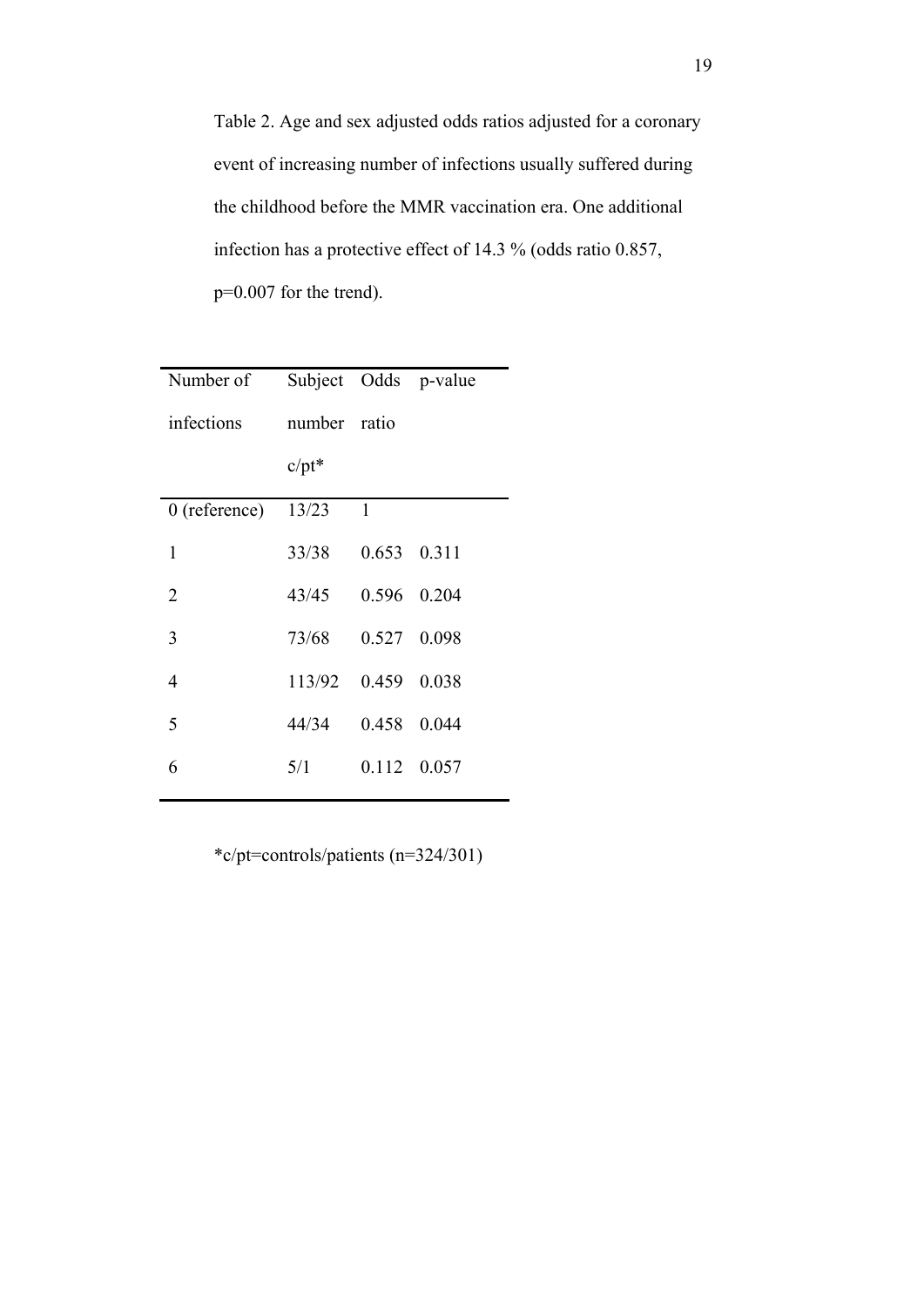Table 3. Microbial immunofluoresence titers in the study population. EV, HSV and CMV results are expressed as an index for sample optical density/cut-off optical density. C.*pneumoniae* IgG and IgA titers present reciprocal dilution steps. C.*pneumoniae* Hsp60 igG and IgA antibodies are in arbitrary EIA units. H. pylori titers are expressed as % of raised titers.

| Group           | $N_{\odot}$ | ${\bf EV^*}$  |      | <b>HSV CMV</b> | $C$ pn |            | CpnHsp60  |            | H. pylori |    |
|-----------------|-------------|---------------|------|----------------|--------|------------|-----------|------------|-----------|----|
|                 |             |               |      |                | IgA    | <b>IgG</b> | IgA       | <b>IgG</b> | IgA IgG   |    |
| Controls        |             | 335 1.46 3.82 |      | 3.14           | 3.35   | 6.46       | 3.74 0.32 |            | 28        | 40 |
| <b>Patients</b> | 351         | 155           | 4.06 | 3.23           | 3.91   | 6.60       | 4.11      | 0.39       | 26        | 39 |
| Angina          | 113         | 1.59          | 4.10 | 3.18           | 4.21   | 6.88       | 0.40      | 0.41       | 25        | 38 |
| AMI             | 238         | 1.53          | 4.03 | 3.28           | 3.73   | 6.46       | 0.42      | 0.38       | 26        | 38 |

Cpn= *C.pneumoniae,* Angina = angina pectoris, \* p<0.0001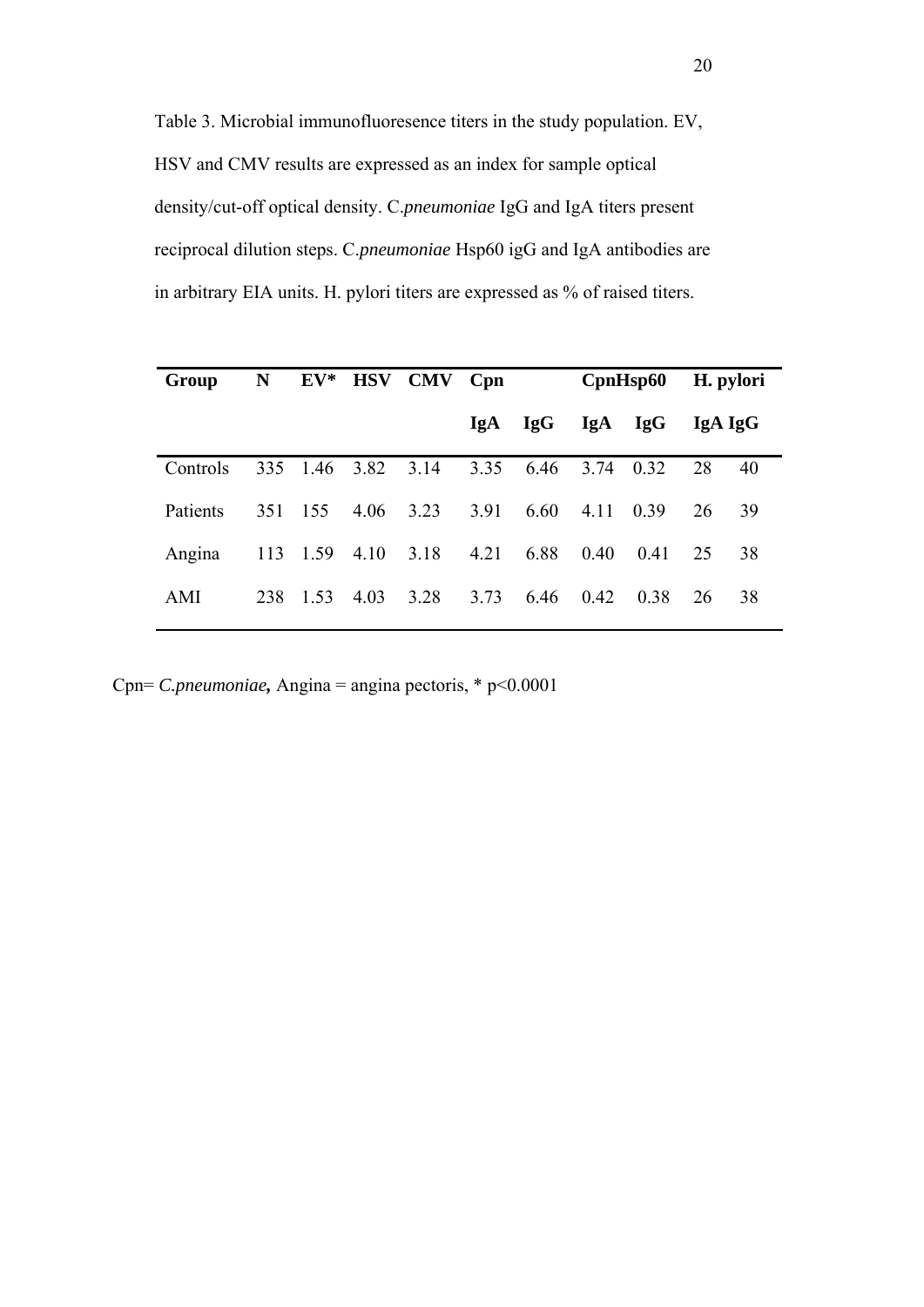Table 4.

A. Odds ratios adjusted for age and sex in quartiles of antibody titers for the risk of an acute coronary event. Reference category is I (logistic regression analysis). HSP60 = heat shock protein 60.

| Titer                                             |      | $\mathbf{I}$                 | III IV            | p-value |
|---------------------------------------------------|------|------------------------------|-------------------|---------|
| Enterovirus                                       |      | 1.00 0.977 1.813 1.864 0.005 |                   |         |
| Herpes simplex virus 1.00 0.705 0.841 1.565 0.048 |      |                              |                   |         |
| C. pneumoniae                                     | 1.00 |                              | 1.390 0.988 1.701 | 0.016   |
| $HSP60$ IgG                                       |      |                              |                   |         |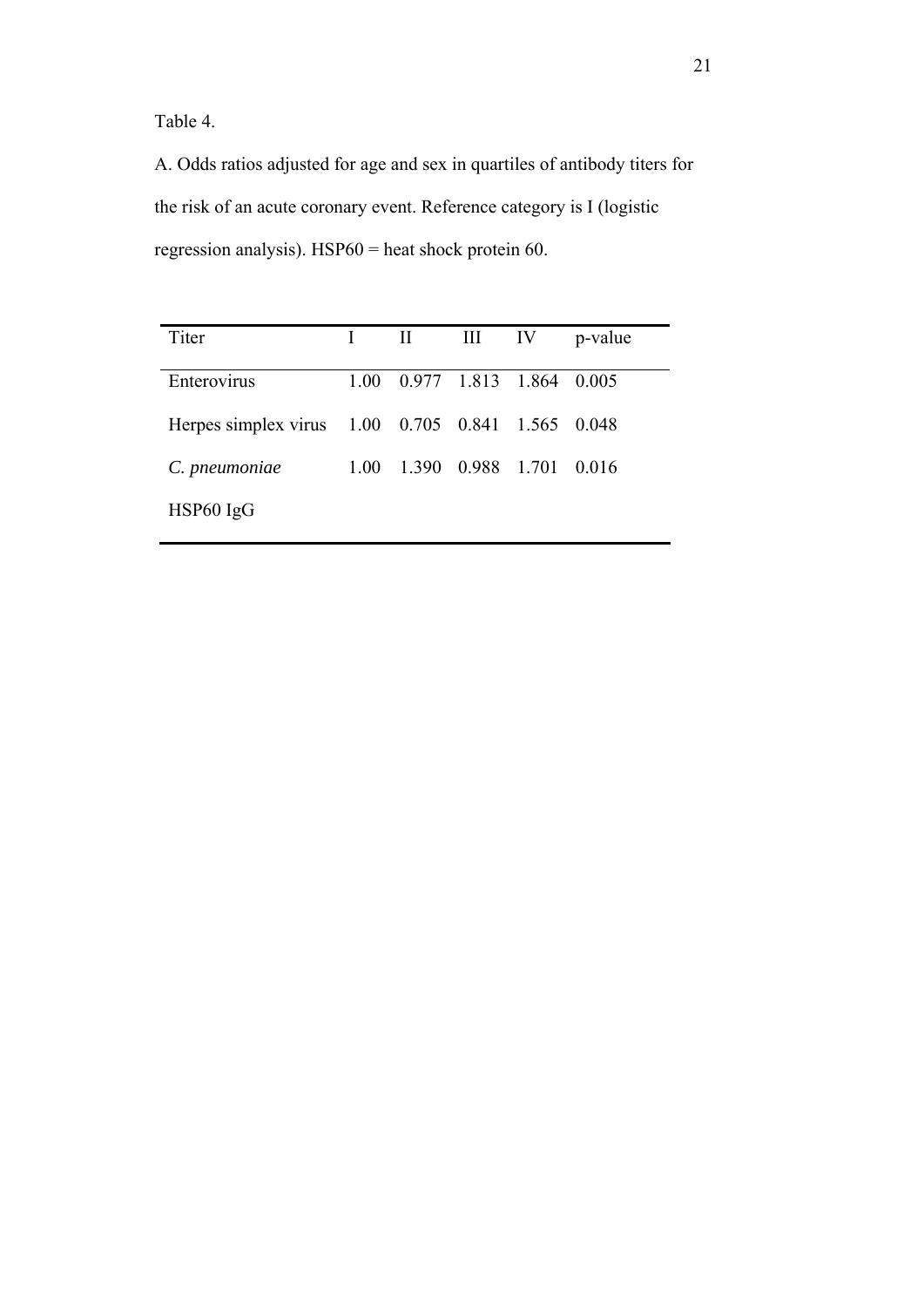Table 5. Infection burden for the risk of an acute coronary event i.e. odds ratios and 95% confidence intervals for enterovirus, herpes simplex virus and *Chlamydia pneumoniae* heat shock protein 60 immunoglobulin G. Separate logistic models.

| Variable             | Odds ratio and confidence intervals |
|----------------------|-------------------------------------|
| Enterovirus          | 1.89 (CI: 1.34-2.66, $p<0.001$ )    |
| Herpes simplex virus | 2,24 (CI: 1.39-3.62, $p=0.001$ )    |
| C. pneumoniae        | 3.92 (CI: 1.02-15.12, $p=0.047$ )   |
| HSP60 IgG            |                                     |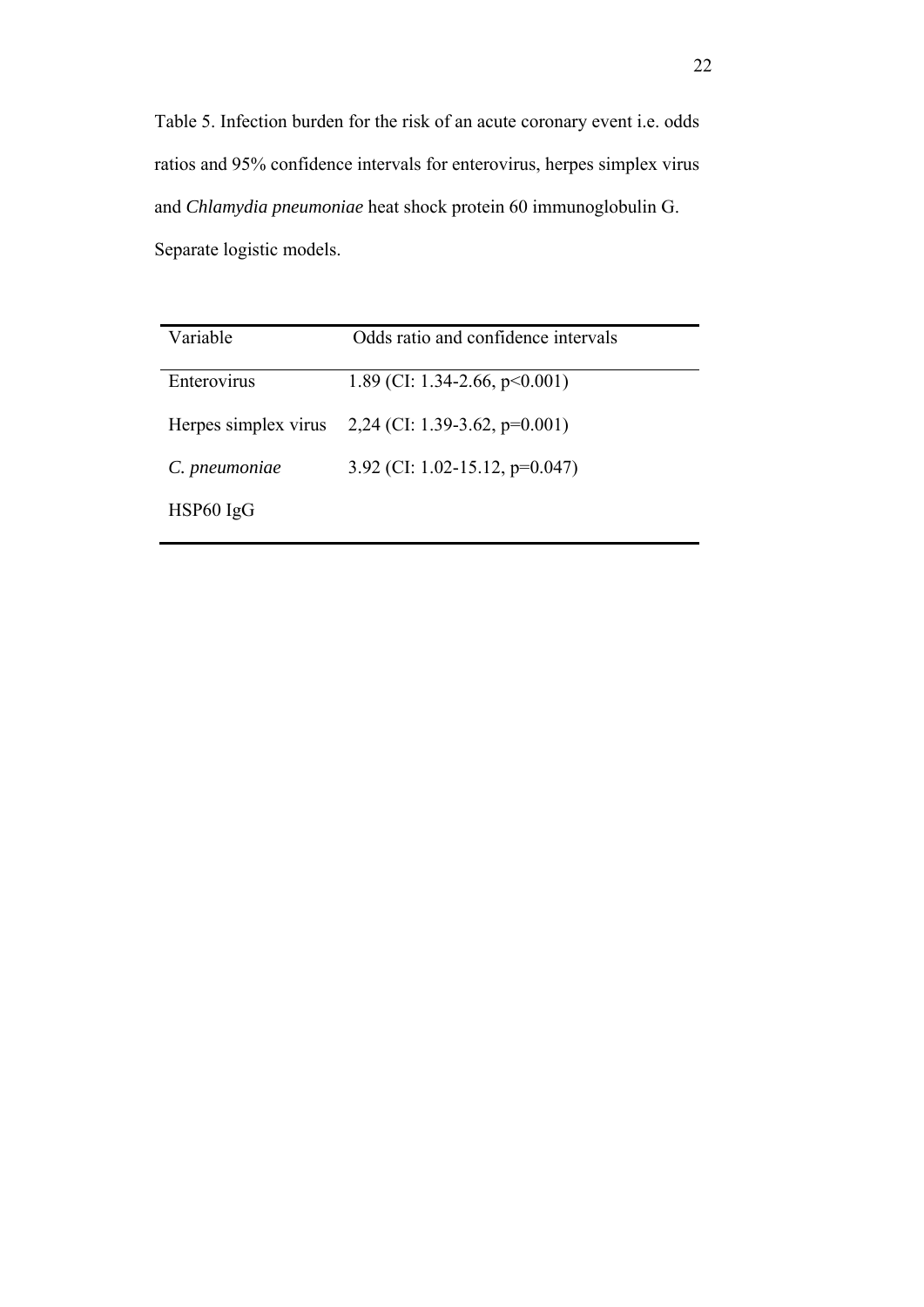Table 6.

Odds ratios and 95% confidence intervals for viral antibody titers and selfreported childhood diseases on the risk of acute coronary event. Reference category is quartile I (logistic regression analysis).

| Variable                     | Odds ratio and confidence interval |
|------------------------------|------------------------------------|
| Age                          | 0.99 (CI95%: 0.98-1.01, p=0.472)   |
| <b>Sex</b>                   | 1.07 (CI95%: 0.71-1.61, p=0.736)   |
| Childhood infections $(0-6)$ | $0.89$ (CI95%: 0.79-0.99, p=0.045) |
| Enterovirus                  | P < 0.001                          |
| Quartile I                   | 1.000                              |
| Quartile I                   | 1.08 (CI95%: 0.68-1.72, p=0.756)   |
| Quartile II                  | 1.93 (CI95%: 1.21-3.01, p=0.005)   |
| Quartile IV                  | 2.16 (CI95%: 1.36-3.43, p=0.001)   |
| Herpes simplex virus         | $p=0.038$                          |
| Quartile I                   | 1.000                              |
| Quartile I                   | $0.74$ (CI95%: 0.46-1.17, p=0.196) |
| Quartile II                  | 0.82 (CI95%: 0.52-1.30, p=0.398)   |
| Quartile IV                  | 1.41 (CI95%: 0.88-2.25, p=0.149)   |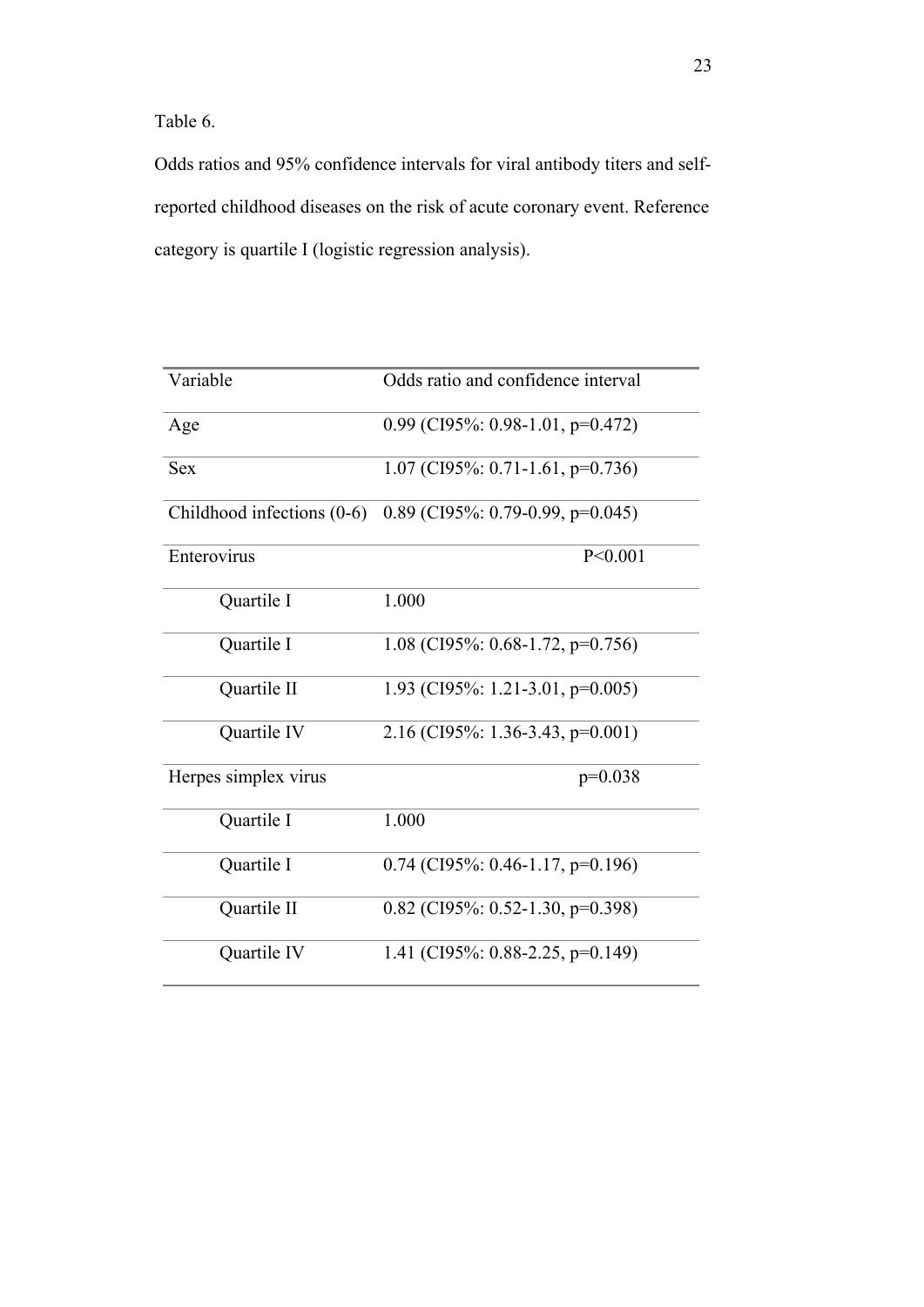# References

- [1] Personen E, Liuba P. Footprints of atherosclerotic coronary heart disease in children. Rev Port Cardiol 2004;23(1):127-131.
- [2] Futterman LG, Lemberg L. Fifty percent of patients with coronary artery disease do not have any of the conventional risk factors. Am J Crit Care 1998;7(3):240-244.
- [3] Khot UN, Khot MB, Bajzer CT, et al. Prevalence of conventional risk factors in patients with coronary heart disease. JAMA 2003;290(7):898- 904.
- [4] Roivainen M, Alfthan G, Jousilahti P, et al. Enterovirus infections as a possible risk factor for myocardial infarction. Circulation 1998;98(23):2534-2537.
- [5] Reunanen A, Roivainen M, Kleemola M, et al. Enterovirus, mycoplasma and other infections as predictors for myocardial infarction. J Intern Med 2002;252(5):421-429.
- [6] Roivainen M, Viik-Kajander M, Palosuo T, et al. Infections, inflammation, and the risk of coronary heart disease. Circulation 2000;101(3):252-257.
- [7] Huittinen T, Hahn D, Anttila T, et al. Host immune response to Chlamydia pneumoniae heat shock protein 60 is associated with asthma. Eur Respir J 2001;17(6):1078-1082.
- [8] Airaksinen U, Penttila T, Wahlstrom E, et al. Production of Chlamydia pneumoniae proteins in Bacillus subtilis and their use in characterizing immune responses in the experimental infection model. Clin Diagn Lab Immunol 2003;10(3):367-375.
- [9] Kosunen TU, Seppala K, Sarna S, et al. Diagnostic value of decreasing IgG, IgA, and IgM antibody titres after eradication of Helicobacter pylori. Lancet 1992;339(8798):893-895.
- [10] Saikku P, Leinonen M, Mattila K, et al. Serological evidence of an association of a novel Chlamydia, TWAR, with chronic coronary heart disease and acute myocardial infarction. Lancet 1988;2(8618):983-986.
- [11] Pesonen E, Siitonen O. Acute myocardial infarction precipitated by infectious disease. Am Heart J 1981;101(4):512-513.
- [12] Spodick DH, Flessas AP, Johnson MM. Association of acute respiratory symptoms with onset of acute myocardial infarction: prospective investigation of 150 consecutive patients and matched control patients. Am J Cardiol 1984;53(4):481-482.
- [13] Smeeth L, Thomas SL, Hall AJ, et al. Risk of myocardial infarction and stroke after acute infection or vaccination. N Engl J Med 2004;351(25):2611-2618.
- [14] Pesonen E, Paakkari I, Rapola J. Infection-associated intimal thickening in the coronary arteries of children. Atherosclerosis 1999;142(2):425- 429.
- [15] Liuba P, Persson J, Luoma J, et al. Acute infections in children are accompanied by oxidative modification of LDL and decrease of HDL cholesterol, and are followed by thickening of carotid intima-media. Eur Heart J 2003;24(6):515-521.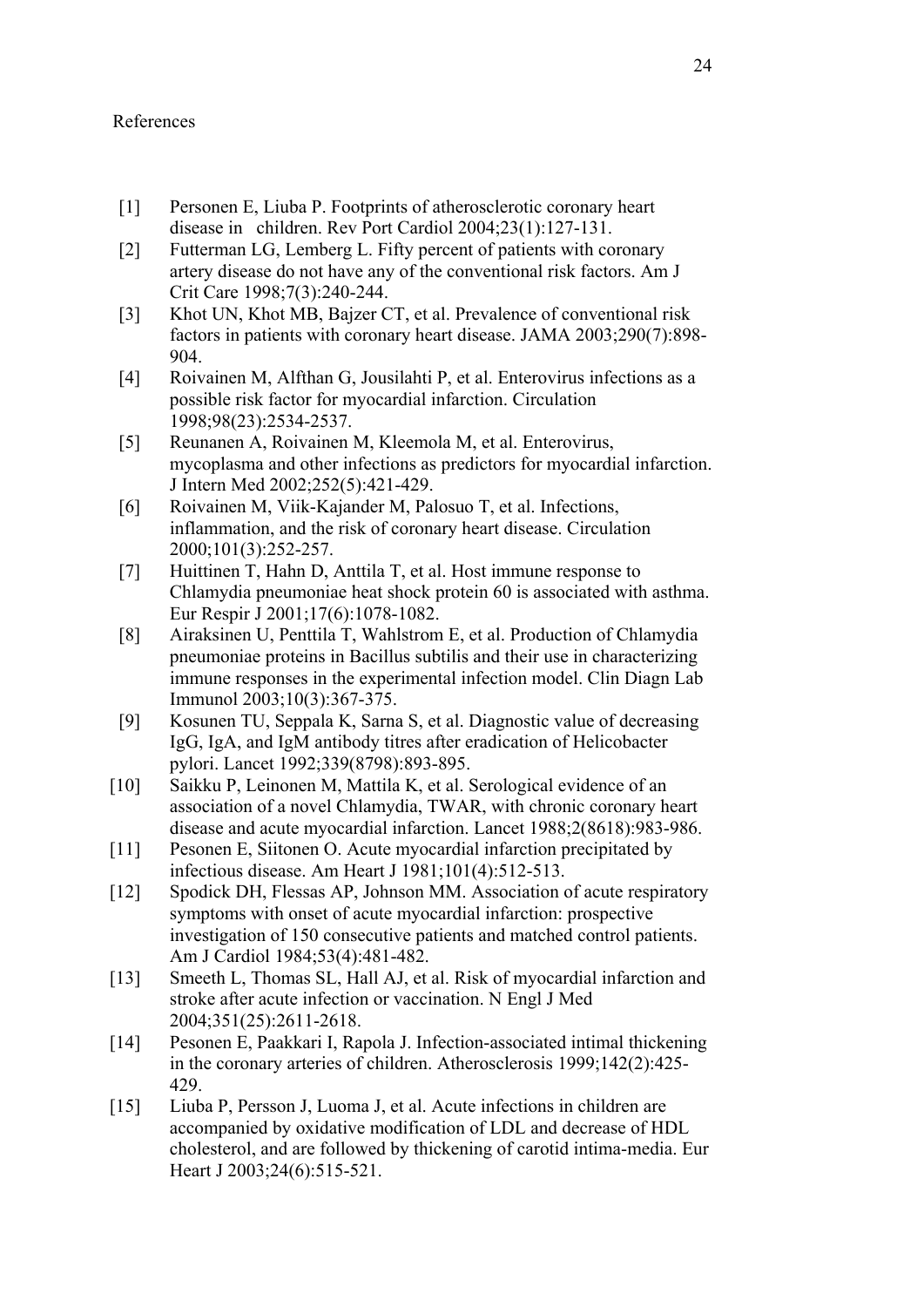- [16] Shaheen SO, Aaby P, Hall AJ, et al. Measles and atopy in Guinea-Bissau. Lancet 1996;347(9018):1792-1796.
- [17] Paunio M, Heinonen OP, Virtanen M, et al. Measles history and atopic diseases: a population-based cross-sectional study. JAMA 2000;283(3):343-346.
- [18] Randi G, Altieri A, Chatenoud L, et al. Infections and atopy: an exploratory study for a meta-analysis of the "hygiene hypothesis". Rev Epidemiol Sante Publique 2004;52(6):565-574.
- [19] Knoflach M, Kiechl S, Mayr A, et al. Allergic rhinitis, asthma, and atherosclerosis in the Bruneck and ARMY studies. Arch Intern Med 2005;165(21):2521-2526.
- [20] Ponsonby AL, van der Mei I, Dwyer T, et al. Exposure to infant siblings during early life and risk of multiple sclerosis. JAMA 2005;293(4):463- 469.
- [21] Nafstad Per BB, Skrondal A, Nystad Wenche. Early respiratory infections, asthma, and allergy: 10-year follow-up of the Oslo birth cohort. Pediatrics 2005;116:255-262.
- [22] Liuba P, Karnani P, Pesonen E, et al. Endothelial dysfunction after repeated Chlamydia pneumoniae infection in apolipoprotein E-knockout mice. Circulation 2000;102(9):1039-1044.
- [23] Liuba P, Pesonen E, Paakkari I, et al. Acute Chlamydia pneumoniae infection causes coronary endothelial dysfunction in pigs. Atherosclerosis 2003;167(2):215-222.
- [24] Aburawi E, Liuba P, Pesonen E, et al. Acute respiratory viral infections aggravate arterial endothelial dysfunction in children with type 1 diabetes. Diabetes Care 2004;27(11):2733-2735.
- [25] Charakida M DA, Terese M, Leary S, Halcox JP, Ness A, Davey Smith G, Golding J, Friberg P, Klein NJ, Deanfield JE; ALSPAC (Avon Longitudinal Study of Parents and Children) Study Team. Endothelial dysfunction in childhood infection. Circulation 2005;111(13):1660- 1665.
- [26] Hingorani AD CJ, Kharbanda RK, Mullen MJ, Bhagat K, Taylor M, Donald AE, Palacios M, Griffin GE, Deanfield JE, MacAllister RJ, Vallance P. Acute systemic inflammation impairs endotheliumdependent dilatation in humans. Circulation 2000;102(9):994-999.
- [27] Elkind MS, Cheng J, Boden-Albala B, et al. Tumor necrosis factor receptor levels are associated with carotid atherosclerosis. Stroke 2002;33(1):31-37.
- [28] Ridker PM RN, Pfeffer M, Sacks F, Lepage S, Braunwald E. Elevation of tumor necrosis factor-alpha and increased risk of recurrent coronary events after myocardial infarction. Circulation 2000;101(18):2149-2153.
- [29] Bhagat K, Moss R, Collier J, et al. Endothelial "stunning" following a brief exposure to endotoxin: a mechanism to link infection and infarction? Cardiovasc Res 1996;32(5):822-829.
- [30] Wanishsawad C, Zhou YF, Epstein SE. Chlamydia pneumoniae-induced transactivation of the major immediate early promoter of cytomegalovirus: potential synergy of infectious agents in the pathogenesis of atherosclerosis. J Infect Dis 2000;181(2):787-790.